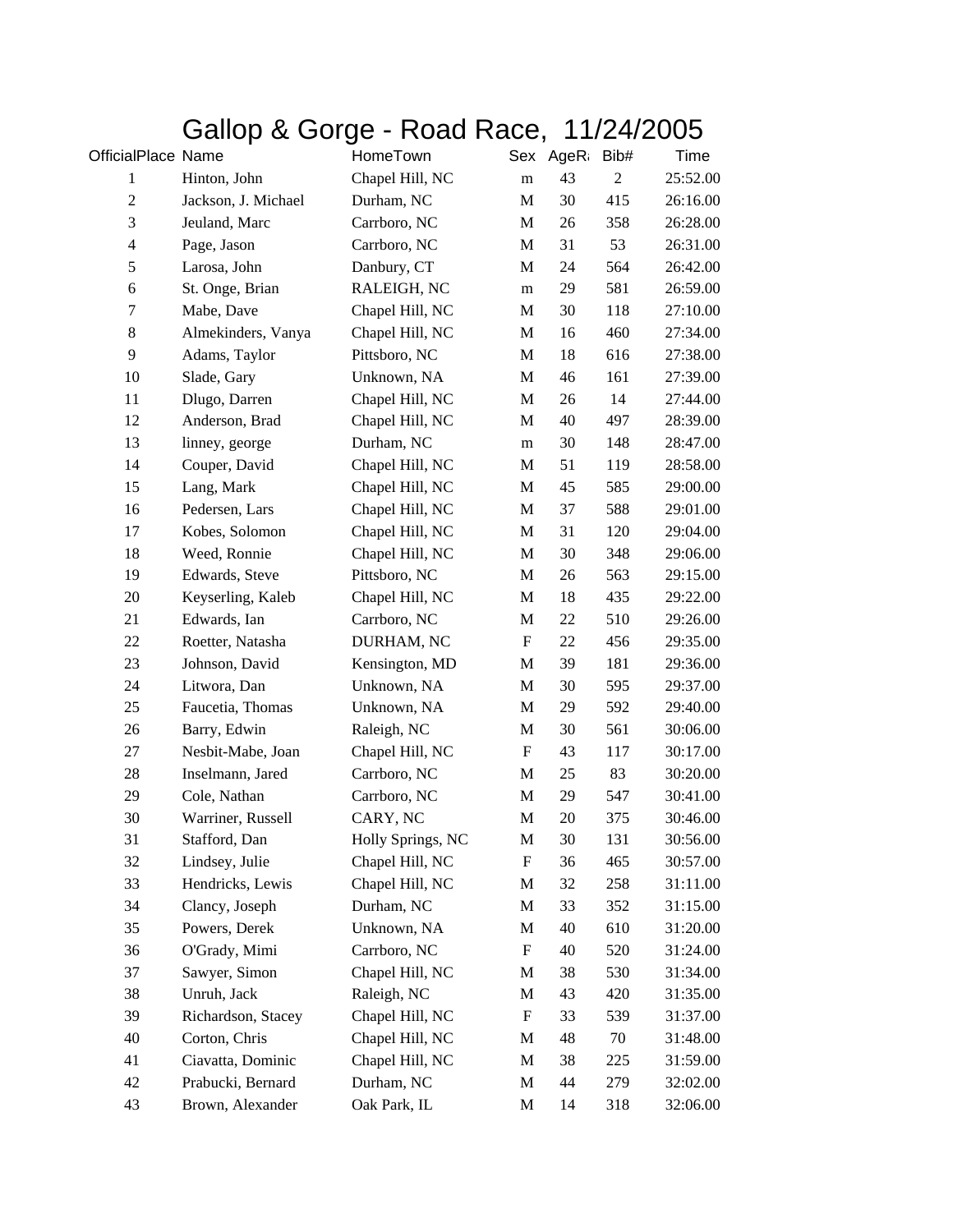| 44 | Paliouras, Niko       | Chapel Hill, NC       | M                         | 34     | 176 | 32:11.00 |
|----|-----------------------|-----------------------|---------------------------|--------|-----|----------|
| 45 | Almekinders, Louis    | Chapel Hill, NC       | M                         | 48     | 462 | 32:13.00 |
| 46 | Risku, Dan            | Chapel Hill, NC       | M                         | 49     | 277 | 32:30.00 |
| 47 | Hess, Corwin          | Chapel Hill, NC       | M                         | 18     | 515 | 32:32.00 |
| 48 | Kern, Robert          | Chapel Hill, NC       | M                         | 43     | 34  | 32:35.00 |
| 49 | Leone, Peter          | Chapel Hill, NC       | M                         | 47     | 538 | 32:36.00 |
| 50 | McConville, Robert    | Chapel Hill, NC       | M                         | 24     | 638 | 32:37.00 |
| 51 | Schreiber, Adrian     | Chapel Hill, NC       | M                         | 32     | 224 | 32:50.00 |
| 52 | Buzas, Jeff           | Burlington, VT        | M                         | 43     | 220 | 32:57.00 |
| 53 | Ehlers, Ben           | ATHENS, GA            | m                         | 35     | 124 | 33:01.00 |
| 54 | Suchindran, Sujit     | Carrboro, NC          | M                         | 24     | 82  | 33:02.00 |
| 55 | Phillips, Hart        | Pittsboro, NC         | M                         | 15     | 39  | 33:12.00 |
| 56 | Tate, John            | <b>BURLINGTON, NC</b> | M                         | 43     | 612 | 33:14.00 |
| 57 | Bocko, Alan           | Chapel Hill, NC       | M                         | 38     | 326 | 33:28.00 |
| 58 | Dempsey, Erika        | Chapel Hill, NC       | $\boldsymbol{\mathrm{F}}$ | 27     | 69  | 33:29.00 |
| 59 | Superak, Hillary      | Carrboro, NC          | F                         | 18     | 412 | 33:38.00 |
| 60 | Menser, Robert        | Lillington, NC        | M                         | 50     | 45  | 33:40.00 |
| 61 | Novick, Kimberly      | Durham, NC            | F                         | 25     | 414 | 33:42.00 |
| 62 | Ganzi, John           | Chapel Hill, NC       | M                         | 51     | 28  | 33:44.00 |
| 63 | Elkan, Peter          | Unknown, NA           | M                         | 34     | 636 | 33:50.00 |
| 64 | Vanderford, Rich      | Unknown, NA           | M                         | 37     | 589 | 33:53.00 |
| 65 | Bielski, Julie        | Durham, NC            | $\boldsymbol{\mathrm{F}}$ | 36     | 154 | 33:55.00 |
| 66 | Clark, Geoffrey       | Mebane, NC            | M                         | $20\,$ | 137 | 34:03.00 |
| 67 | Clifton, Greg         | Nashville, NC         | M                         | 41     | 134 | 34:07.00 |
| 68 | Valentine, Jennifer   | Chapel Hill, NC       | $\boldsymbol{\mathrm{F}}$ | 23     | 503 | 34:08.00 |
| 69 | Marlowe, Bryan        | Spring Hope, NC       | M                         | 38     | 393 | 34:08.00 |
| 70 | Lane, Patric          | Chapel Hill, NC       | M                         | 35     | 540 | 34:13.00 |
| 71 | Bloom, Paul           | DURHAM, NC            | M                         | 58     | 245 | 34:14.00 |
| 72 | Strasburg, Josh       | Chapel Hill, NC       | M                         | 23     | 552 | 34:17.00 |
| 73 | Welsh, Patrick        | DURHAM, NC            | M                         | 16     | 401 | 34:19.00 |
| 74 | Johnson, Soren        | Unknown, NA           | M                         | 24     | 267 | 34:24.00 |
| 75 | Ghio, Michael         | Chapel Hill, NC       | M                         | 14     | 430 | 34:26.00 |
| 76 | Hass, Emily           | Carrboro, NC          | $\boldsymbol{\mathrm{F}}$ | 39     | 545 | 34:28.00 |
| 77 | Taylor, Curtis        | Chapel Hill, NC       | M                         | 41     | 451 | 34:29.00 |
| 78 | Perry, Zpora          | Carrboro, NC          | F                         | 26     | 239 | 34:37.00 |
| 79 | Kok, Wessel           | Unknown, NA           | M                         | 41     | 632 | 34:37.00 |
| 80 | Harris, Tracy         | Chapel Hill, NC       | F                         | 27     | 361 | 34:41.00 |
| 81 | Bishop, Jessica       | Chapel Hill, NC       | F                         | 30     | 259 | 34:50.00 |
| 82 | Barnett, Eddie        | Ashburn, VA           | M                         | 43     | 354 | 35:01.00 |
| 83 | Calderon-Guthe, David | Chapel Hill, NC       | M                         | 14     | 344 | 35:06.00 |
| 84 | Calderon-Guthe, Lea   | Chapel Hill, NC       | $\mathbf F$               | 16     | 343 | 35:07.00 |
| 85 | McKeever, Rebecca     | Davidson, NC          | $\mathbf F$               | 35     | 257 | 35:09.00 |
| 86 | Kashatus, David       | Carrboro, NC          | M                         | 31     | 509 | 35:10.00 |
| 87 | Campbell, Brooks      | Kensington, MD        | $\boldsymbol{\mathrm{F}}$ | 37     | 178 | 35:11.00 |
| 88 | Galloway, Gary        | Chapel Hill, NC       | M                         | 33     | 195 | 35:16.00 |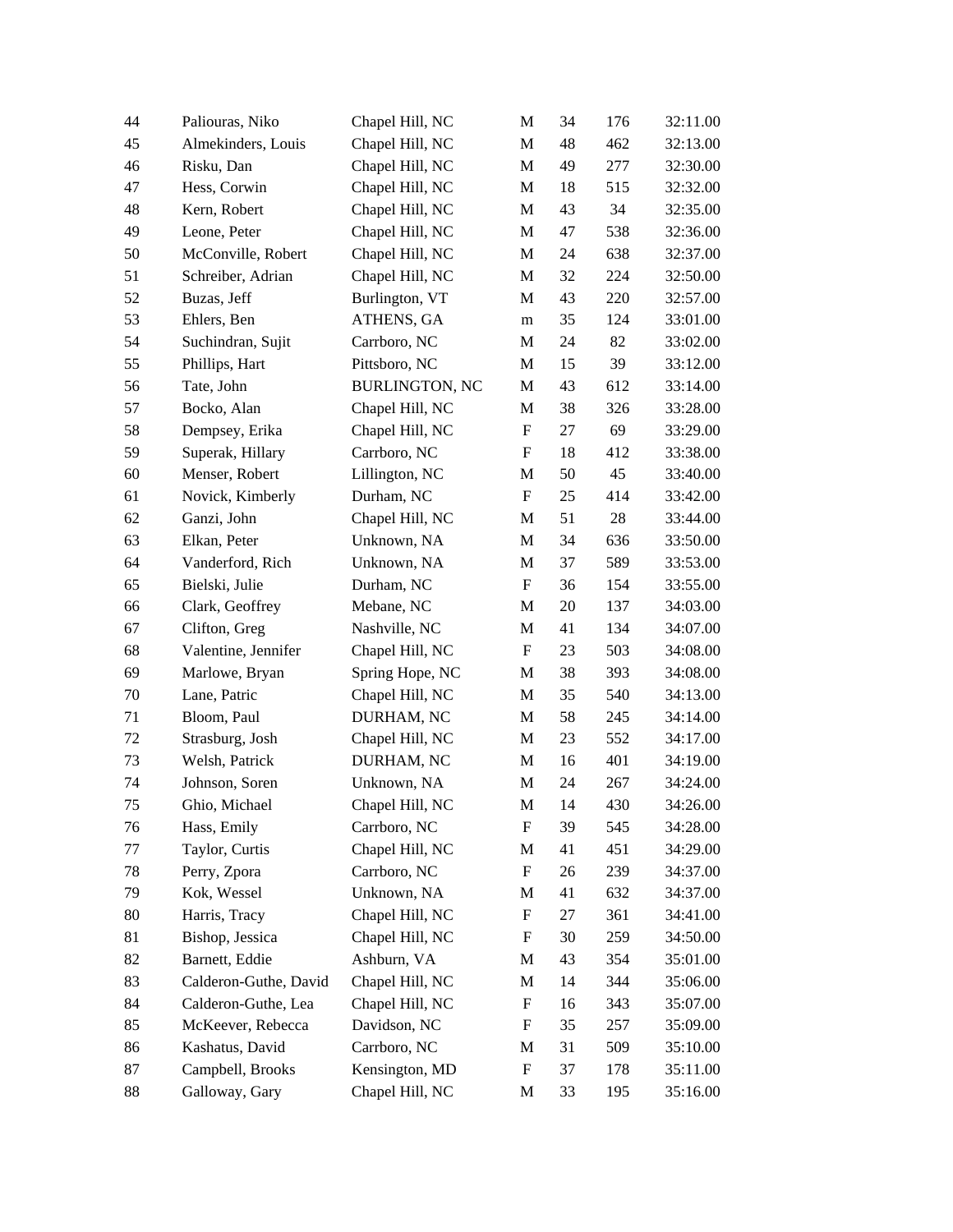| 89  | Karpinos, Justin    | Chapel Hill, NC  | M                         | 24 | 526 | 35:19.00 |
|-----|---------------------|------------------|---------------------------|----|-----|----------|
| 90  | Serlo, Adam         | Durham, NC       | M                         | 32 | 160 | 35:27.00 |
| 91  | Stavas, Joe         | Unknown, NA      | M                         | 50 | 566 | 35:28.00 |
| 92  | Hardy, David        | Carrboro, NC     | M                         | 45 | 410 | 35:37.00 |
| 93  | Patterson, Emily    | Chapel Hill, NC  | $\boldsymbol{\mathrm{F}}$ | 16 | 77  | 35:41.00 |
| 94  | Thompson, Steve     | Chapel Hill, NC  | M                         | 50 | 433 | 35:45.00 |
| 95  | Marshall, Jack      | Carrboro, NC     | M                         | 15 | 499 | 35:49.00 |
| 96  | Dillon, Taylor      | Carrboro, NC     | M                         | 16 | 498 | 35:50.00 |
| 97  | Anderson, Peter     | Chapel Hill, NC  | M                         | 15 | 513 | 35:50.00 |
| 98  | Robertson, James    | Chapel Hill, NC  | M                         | 30 | 196 | 35:51.00 |
| 99  | Abbott, Peter       | Durham, NC       | M                         | 27 | 370 | 35:55.00 |
| 100 | Ludlow, Kate        | Newberry, MI     | $\boldsymbol{\mathrm{F}}$ | 46 | 330 | 35:57.00 |
| 101 | Wiltberger, Tom     | Carrboro, NC     | M                         | 36 | 483 | 35:59.00 |
| 102 | O'Brien, Tim        | Durham, NC       | M                         | 54 | 359 | 36:06.00 |
| 103 | Galla, Stephen      | Chapel Hill, NC  | M                         | 38 | 427 | 36:07.00 |
| 104 | MacKinnon, Matthew  | Chapel Hill, NC  | M                         | 33 | 217 | 36:08.00 |
| 105 | <b>GABLE, BILL</b>  | Chapel Hill, NC  | M                         | 49 | 455 | 36:13.00 |
| 106 | Kollins, Katharine  | Durham, NC       | F                         | 25 | 314 | 36:13.00 |
| 107 | Baker, Danielle     | Durham, NC       | F                         | 29 | 565 | 36:17.00 |
| 108 | Merrihew, Raymond   | Chapel Hill, NC  | M                         | 36 | 209 | 36:18.00 |
| 109 | Merron, Jeff        | Chapel Hill, NC  | M                         | 44 | 275 | 36:19.00 |
| 110 | Mainil, Tricia      | Raleigh, NC      | F                         | 35 | 125 | 36:23.00 |
| 111 | Finkelstein, Eric   | Durham, NC       | M                         | 35 | 580 | 36:24.00 |
| 112 | cantrell, elizabeth | louisville, ky   | F                         | 29 | 379 | 36:27.00 |
| 113 | Rosenberger, Jeff   | Cambridge, MA    | M                         | 29 | 260 | 36:33.00 |
| 114 | Bynum, R.L.         | Newport News, VA | M                         | 45 | 559 | 36:41.00 |
| 115 | Hoerger, Tom        | Chapel Hill, NC  | M                         | 46 | 71  | 36:41.00 |
| 116 | Ramsey, Drew        | Nashville, NC    | M                         | 29 | 341 | 36:42.00 |
| 117 | Levin, David        | Chapel Hill, NC  | M                         | 36 | 351 | 36:44.00 |
| 118 | Bloom, Shelly       | DURHAM, NC       | $\boldsymbol{\mathrm{F}}$ | 52 | 246 | 36:45.00 |
| 119 | Shareshian, Paul    | Chapel Hill, NC  | M                         | 38 | 163 | 36:46.00 |
| 120 | Reveles, Luis       | Unknown, NA      | M                         | 39 | 624 | 36:50.00 |
| 121 | Dacus IV, Robert    | Lenoir, NC       | M                         | 40 | 240 | 36:51.00 |
| 122 | Bos, Jim            | Hillsborough, NC | M                         | 43 | 459 | 36:53.00 |
| 123 | Younts, JoAnna      | Chapel Hill, NC  | F                         | 38 | 476 | 36:53.00 |
| 124 | O'Brien, Margaret   | Durham, NC       | F                         | 14 | 360 | 36:56.00 |
| 125 | Waldrop, Julee      | Chapel Hill, NC  | $\boldsymbol{\mathrm{F}}$ | 46 | 215 | 36:57.00 |
| 126 | Galloway, Thomas    | Chapel Hill, NC  | M                         | 35 | 474 | 36:58.00 |
| 127 | Vann, William       | Chapel Hill, NC  | M                         | 57 | 395 | 37:02.00 |
| 128 | Swearingen, Kate    | Chapel Hill, NC  | $\boldsymbol{\mathrm{F}}$ | 25 | 339 | 37:04.00 |
| 129 | Swearingen, Will    | Unknown, NA      | M                         | 19 | 594 | 37:05.00 |
| 130 | Gilbert, Craig      | DURHAM, NC       | M                         | 46 | 324 | 37:06.00 |
| 131 | Northen, John       | Chapel Hill, NC  | M                         | 55 | 171 | 37:16.00 |
| 132 | Clark, Brian        | Mebane, NC       | M                         | 52 | 138 | 37:18.00 |
| 133 | Steven, Joseph      | Chapel Hill, NC  | M                         | 40 | 78  | 37:19.00 |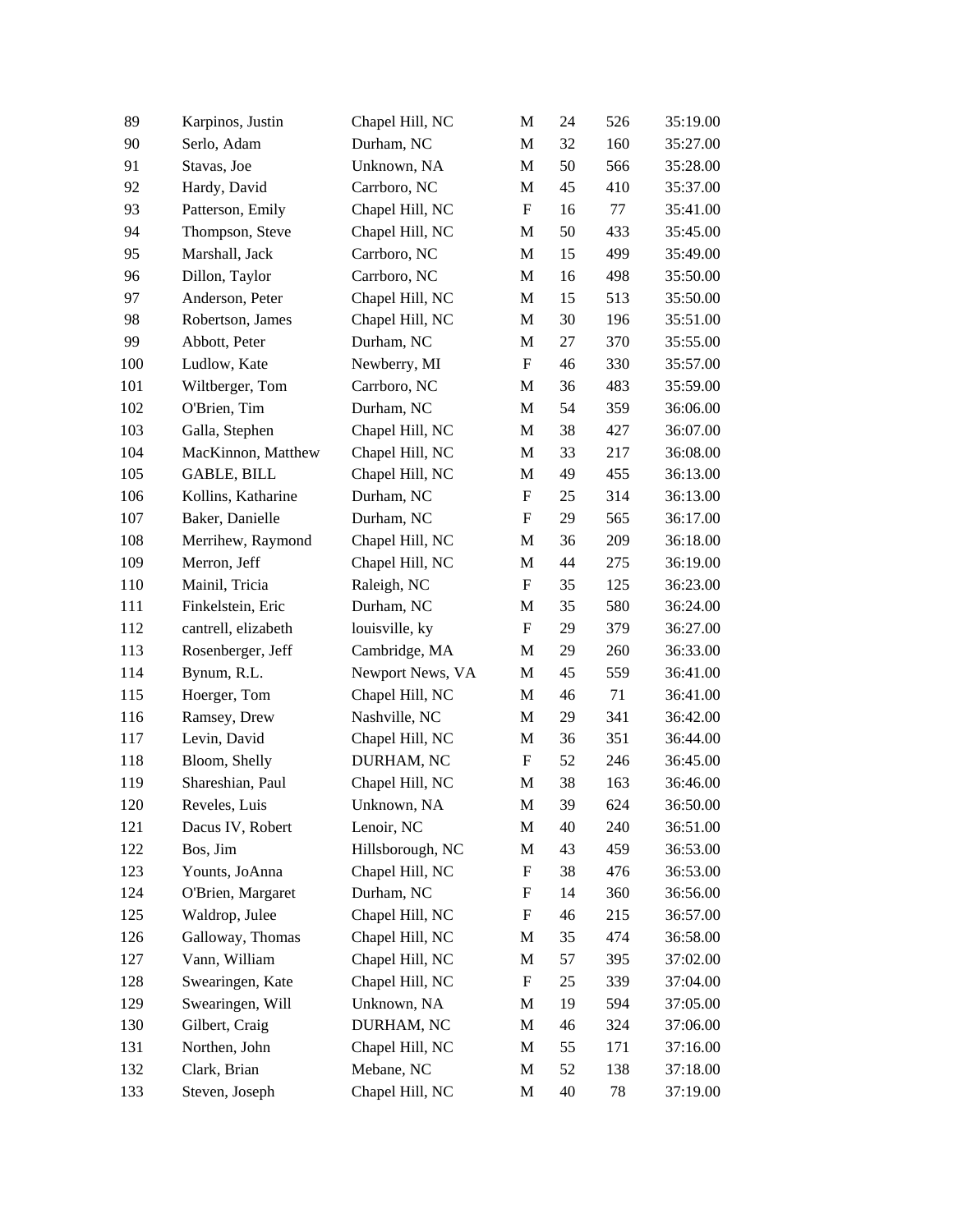| 134 | Chapman, Kim          | Carrboro, NC     | $\boldsymbol{\mathrm{F}}$ | 27 | 52     | 37:20.00 |
|-----|-----------------------|------------------|---------------------------|----|--------|----------|
| 135 | ollis, stephen        | DURHAM, NC       | M                         | 32 | 276    | 37:22.00 |
| 136 | Thomas, Andy          | Hillsborough, NC | M                         | 31 | 544    | 37:22.00 |
| 137 | Smith, Tim            | Hillsborough, NC | M                         | 44 | 630    | 37:25.00 |
| 138 | Resnick, Jared        | Chapel Hill, NC  | M                         | 37 | 56     | 37:26.00 |
| 139 | Bresky, Carole Lee    | Pittsboro, NC    | F                         | 51 | 43     | 37:27.00 |
| 140 | Lombardo, Susan       | Chapel Hill, NC  | F                         | 49 | 528    | 37:28.00 |
| 141 | Baker, Abby           | Chapel Hill, NC  | F                         | 25 | 18     | 37:29.00 |
| 142 | Young, Randy          | Chapel Hill, NC  | M                         | 45 | $22\,$ | 37:32.00 |
| 143 | Horne, Meredith       | Chapel Hill, NC  | $\boldsymbol{\mathrm{F}}$ | 30 | 554    | 37:37.00 |
| 144 | Bishop, Melissa       | Chapel Hill, NC  | F                         | 38 | 464    | 37:39.00 |
| 145 | Pottenger, David      | Durham, NC       | M                         | 47 | 378    | 37:40.00 |
| 146 | Younts, Ken           | Chapel Hill, NC  | M                         | 39 | 336    | 37:41.00 |
| 147 | Bloom, Kerry          | Chapel Hill, NC  | M                         | 51 | 44     | 37:45.00 |
| 148 | Osborne, Chuck        | Chapel Hill, NC  | M                         | 40 | 280    | 37:49.00 |
| 149 | Shinnick, Joseph      | Chapel Hill, NC  | M                         | 42 | 319    | 37:50.00 |
| 150 | Phillips, Mason       | Pittsboro, NC    | M                         | 19 | 41     | 37:51.00 |
| 151 | Bollenbacher, John    | Chapel Hill, NC  | M                         | 32 | 50     | 37:51.00 |
| 152 | Dwyer, Gary           | Chapel Hill, NC  | M                         | 45 | 221    | 37:53.00 |
| 153 | Helpingstine, Michael | Chapel Hill, NC  | M                         | 42 | 109    | 37:54.00 |
| 154 | Bishop, Mike          | Chapel Hill, NC  | M                         | 40 | 463    | 38:04.00 |
| 155 | Crume, Richard        | DURHAM, NC       | M                         | 53 | 234    | 38:06.00 |
| 156 | Charles, Pajarita     | Chapel Hill, NC  | F                         | 34 | 388    | 38:11.00 |
| 157 | Rosenberger, Mary     | Cambridge, MA    | F                         | 28 | 261    | 38:12.00 |
| 158 | beard, clayton        | Chapel Hill, NC  | M                         | 40 | 436    | 38:13.00 |
| 159 | Hoge, Squonk          | Chapel Hill, NC  | M                         | 45 | 353    | 38:16.00 |
| 160 | Balster, Jan          | Pittsboro, NC    | M                         | 26 | 334    | 38:18.00 |
| 161 | Gross, Darryl         | Chapel Hill, NC  | M                         | 35 | 338    | 38:18.00 |
| 162 | Kashefsky, Howard     | Durham, NC       | M                         | 36 | 389    | 38:19.00 |
| 163 | Hamilton, Emily       | Chapel Hill, NC  | F                         | 14 | 133    | 38:20.00 |
| 164 | Ivins, Sally          | Carrboro, NC     | F                         | 50 | 65     | 38:23.00 |
| 165 | Slonecker, Blake      | Carrboro, NC     | M                         | 24 | 386    | 38:28.00 |
| 166 | Dempsey, Molly        | Chapel Hill, NC  | F                         | 44 | 98     | 38:31.00 |
| 167 | Cogswell, Patty       | Carrboro, NC     | F                         | 44 | 17     | 38:35.00 |
| 168 | Slonecker, Andie      | Carrboro, NC     | F                         | 24 | 387    | 38:41.00 |
| 169 | Lewis, Kristi         | Unknown, NA      | F                         | 29 | 572    | 38:44.00 |
| 170 | Miller, Kibbe         | Unknown, NA      | ${\rm F}$                 | 26 | 575    | 38:45.00 |
| 171 | Mannelli, Paolo       | Chapel Hill, NC  | M                         | 46 | 306    | 38:47.00 |
| 172 | Sharpless, Norman     | Unknown, NA      | M                         | 39 | 609    | 38:48.00 |
| 173 | Kahler, Chris         | Alexandria, VA   | $\boldsymbol{\mathrm{F}}$ | 24 | 525    | 38:48.00 |
| 174 | Wiltberger, Joseph    | Carrboro, NC     | M                         | 26 | 489    | 38:49.00 |
| 175 | Collini, Elizabeth    | Chapel Hill, NC  | F                         | 32 | 541    | 38:52.00 |
| 176 | Huber, Andy           | Chapel Hill, NC  | M                         | 55 | 188    | 38:56.00 |
| 177 | Hart, Kristin         | Chapel Hill, NC  | $\boldsymbol{\mathrm{F}}$ | 31 | 550    | 38:58.00 |
| 178 | Andrews, Nathan       | Chapel Hill, NC  | M                         | 36 | 190    | 38:59.00 |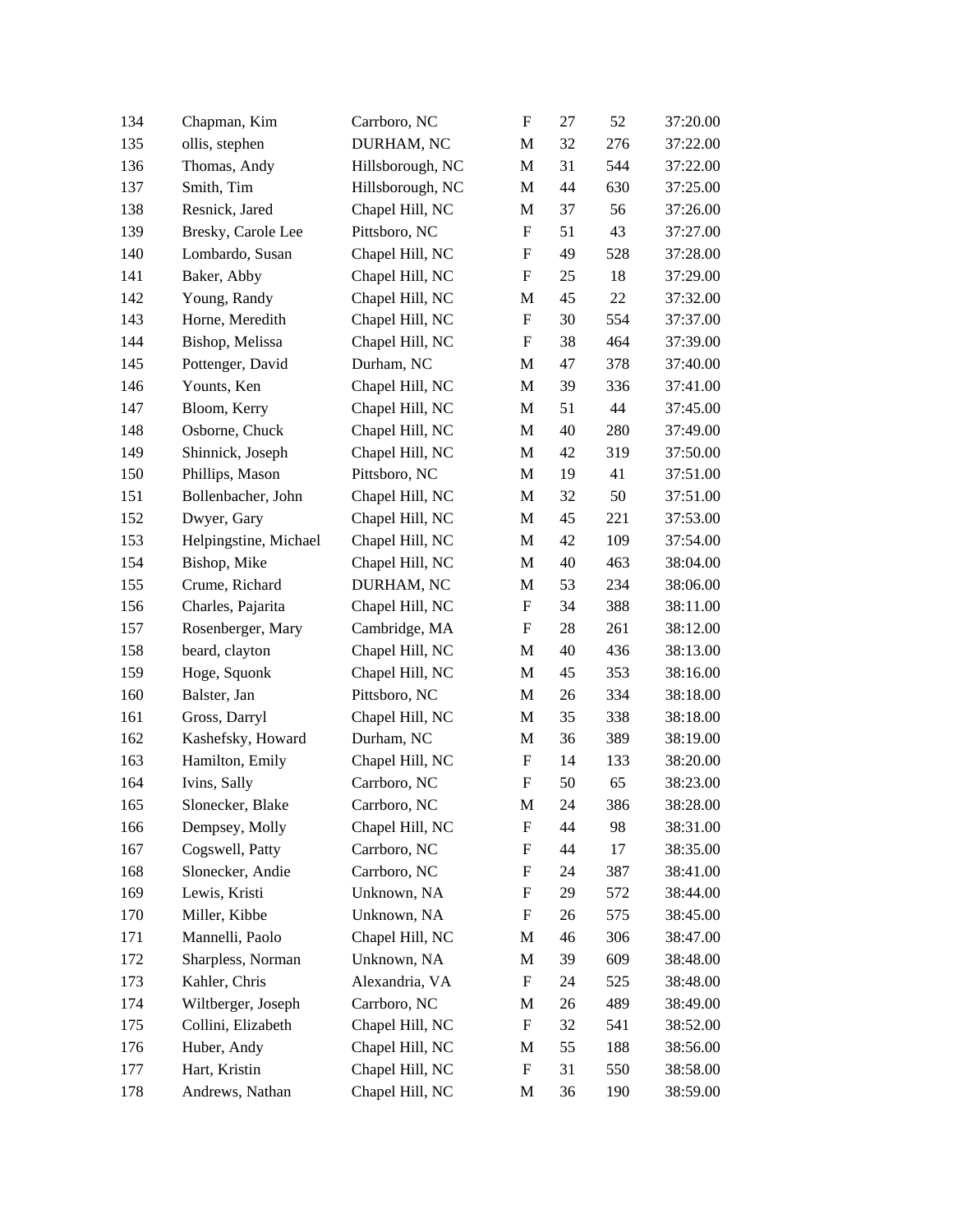| 179 | LYNAM, MEGAN           | DURHAM, NC        | ${\rm F}$                 | 30 | 328    | 39:02.00 |
|-----|------------------------|-------------------|---------------------------|----|--------|----------|
| 180 | Larson, Paul           | Chapel Hill, NC   | M                         | 30 | 104    | 39:05.00 |
| 181 | Soo, Nick              | Durham, NC        | M                         | 15 | 502    | 39:06.00 |
| 182 | charnaey, amy          | Chapel Hill, NC   | $\boldsymbol{\mathrm{F}}$ | 37 | 368    | 39:07.00 |
| 183 | Vernon, Jim            | Chapel Hill, NC   | M                         | 52 | 496    | 39:08.00 |
| 184 | Soo, Ken               | Durham, NC        | M                         | 47 | 320    | 39:09.00 |
| 185 | Batchelor, Emma        | charleston, sc    | $\boldsymbol{\mathrm{F}}$ | 25 | 440    | 39:14.00 |
| 186 | Dock, Timothy          | Raleigh, NC       | M                         | 30 | 452    | 39:16.00 |
| 187 | Marshall, John         | Unknown, NA       | M                         | 50 | 604    | 39:19.00 |
| 188 | Cappelleti, Richard    | Chapel Hill, NC   | M                         | 49 | 68     | 39:20.00 |
| 189 | Paulson, Wesley        | Chapel Hill, NC   | M                         | 16 | 417    | 39:25.00 |
| 190 | Damon, James           | Campbell, CA      | M                         | 29 | 345    | 39:29.00 |
| 191 | Agusta, Joe            | Chapel Hill, NC   | M                         | 40 | 187    | 39:31.00 |
| 192 | Buxenbaum, Peter       | greensboro, NC    | M                         | 39 | 205    | 39:35.00 |
| 193 | Kern, Michael          | Wooster, OH       | M                         | 66 | 33     | 39:37.00 |
| 194 | Korfas, James          | Chapel Hill, NC   | M                         | 39 | 238    | 39:39.00 |
| 195 | Crewse, Britt          | Durham, NC        | M                         | 37 | 551    | 39:42.00 |
| 196 | Moseley, Patrick       | Chapel Hill, NC   | M                         | 62 | 521    | 39:42.00 |
| 197 | Davis, Mark            | Chapel Hill, NC   | M                         | 44 | 100    | 39:43.00 |
| 198 | Kemper, April          | Winston Salem, NC | F                         | 38 | 172    | 39:51.00 |
| 199 | Schnurr, Brad          | Chapel Hill, NC   | M                         | 42 | 97     | 39:56.00 |
| 200 | Blue, Chris            | Chapel Hill, NC   | M                         | 37 | 570    | 39:57.00 |
| 201 | Rhoads, Donnie         | Durham, NC        | M                         | 33 | 571    | 39:58.00 |
| 202 | Chappell, Tim          | Nashville, NC     | M                         | 53 | 582    | 39:59.00 |
| 203 | Coppola, Sue           | Chapel Hill, NC   | F                         | 48 | 475    | 40:01.00 |
| 204 | Mayfield, Mollie       | Rougemont, NC     | F                         | 16 | 281    | 40:02.00 |
| 205 | Wiltberger, Mark       | Washington, DC    | M                         | 37 | 487    | 40:12.00 |
| 206 | Tomlinson, Tracey      | Chapel Hill, NC   | F                         | 38 | 532    | 40:14.00 |
| 207 | Brodish, Paul          | Carrboro, NC      | M                         | 42 | 81     | 40:18.00 |
| 208 | Hattey, Anthony        | Unknown, NA       | M                         | 43 | 598    | 40:22.00 |
| 209 | Olson, Susan           | Chapel Hill, NC   | F                         | 39 | 122    | 40:24.00 |
| 210 | Fishman, Matthew       | Chapel Hill, NC   | M                         | 32 | 256    | 40:25.00 |
| 211 | Ommen, Andy            | Chapel Hill, NC   | M                         | 24 | 264    | 40:27.00 |
| 212 | Ommen, Helen           | Chapel Hill, NC   | $\boldsymbol{\mathrm{F}}$ | 24 | 263    | 40:27.00 |
| 213 | Lackey, Tamara         | Chapel Hill, NC   | F                         | 34 | 639    | 40:28.00 |
| 214 | Lackey, Steve          | Chapel Hill, NC   | M                         | 35 | 640    | 40:28.00 |
| 215 | Davies-Ludlow, Rachael | Chapel Hill, NC   | $\boldsymbol{\mathrm{F}}$ | 19 | 311    | 40:29.00 |
| 216 | Youngman, Paul         | Chapel Hill, NC   | M                         | 40 | 426    | 40:30.00 |
| 217 | Phillips, Michael      | Pittsboro, NC     | M                         | 54 | 42     | 40:36.00 |
| 218 | MCINTYRE, BOB          | Chapel Hill, NC   | M                         | 47 | 634    | 40:41.00 |
| 219 | Hill, Silas            | Chapel Hill, NC   | M                         | 12 | 254    | 40:46.00 |
| 220 | Mays-Balster, Crystal  | Pittsboro, NC     | F                         | 30 | 333    | 40:47.00 |
| 221 | Akos, Pat              | Durham, NC        | M                         | 34 | $46\,$ | 40:49.00 |
| 222 | Lachiewicz, Paul       | Chapel Hill, NC   | M                         | 54 | 273    | 40:55.00 |
| 223 | Brouwer, Emily         | Chapel Hill, NC   | $\boldsymbol{\mathrm{F}}$ | 29 | 121    | 40:58.00 |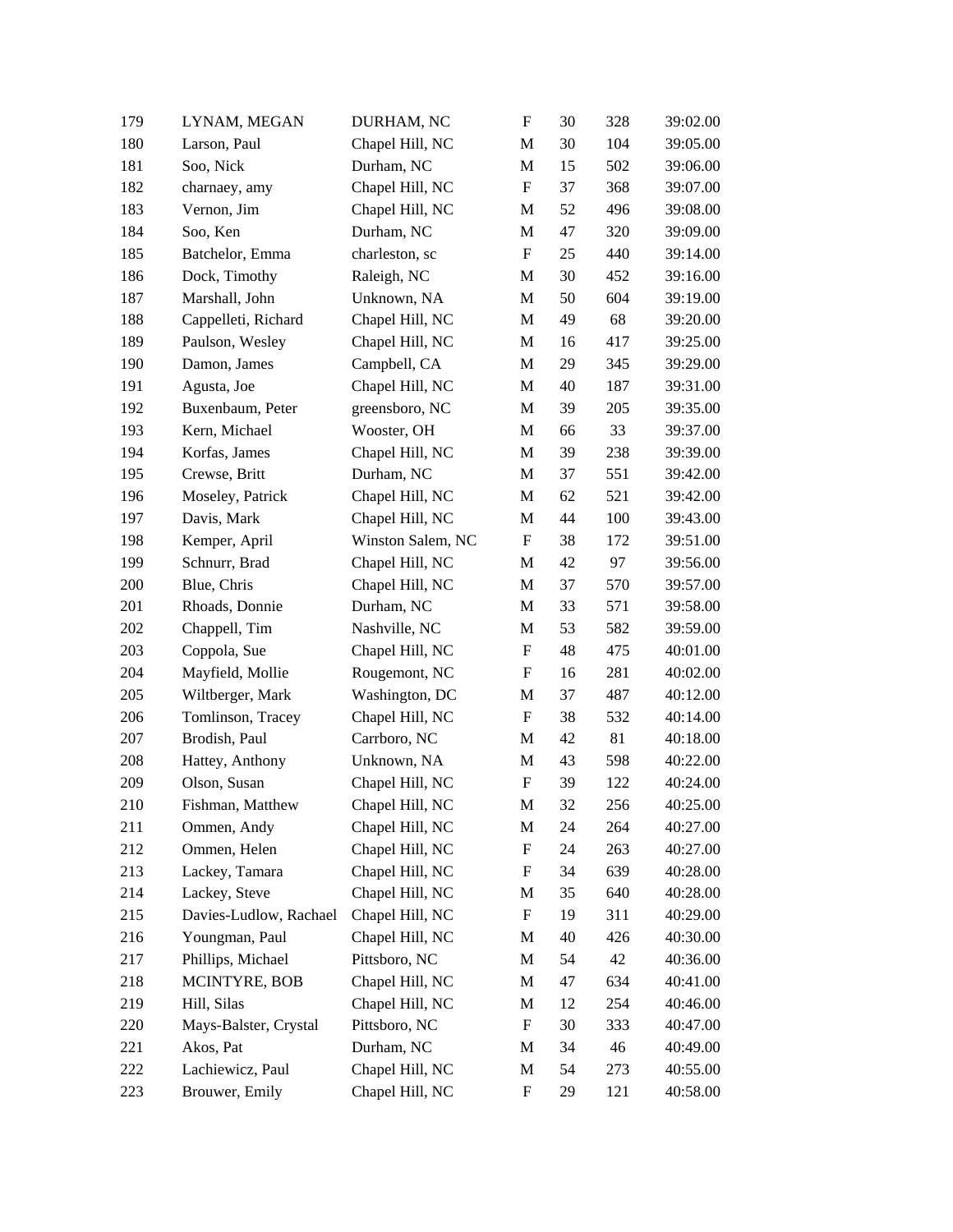| 224 | Henderson, Craig      | Gibsonville, NC  | M                         | 29 | 584 | 41:03.00 |
|-----|-----------------------|------------------|---------------------------|----|-----|----------|
| 225 | Ghio, Andrew          | Chapel Hill, NC  | M                         | 50 | 431 | 41:05.00 |
| 226 | Anthony, Don          | Durham, NC       | M                         | 38 | 116 | 41:07.00 |
| 227 | Willcox, Bill         | Chapel Hill, NC  | m                         | 48 | 628 | 41:07.00 |
| 228 | Hamilton, Will        | Chapel Hill, NC  | M                         | 9  | 128 | 41:13.00 |
| 229 | Danku, Miranda        | Chapel Hill, NC  | F                         | 35 | 376 | 41:14.00 |
| 230 | Burgess, Christopher  | Chapel Hill, NC  | M                         | 40 | 377 | 41:14.00 |
| 231 | TYLER, COLLEEN        | Chapel Hill, NC  | $\boldsymbol{\mathrm{F}}$ | 19 | 492 | 41:14.00 |
| 232 | Haaland, Wren         | Chapel Hill, NC  | F                         | 18 | 269 | 41:15.00 |
| 233 | Weiss, John           | Columbus, OH     | M                         | 26 | 62  | 41:16.00 |
| 234 | Jones, Andy           | Unknown, NA      | M                         | 51 | 608 | 41:19.00 |
| 235 | Merritt, Kathy        | Chapel Hill, NC  | $\boldsymbol{\mathrm{F}}$ | 51 | 416 | 41:22.00 |
| 236 | Lillie, Margaret      | Carrboro, NC     | F                         | 14 | 91  | 41:23.00 |
| 237 | Pacchiana, Cynthia    | Hillsborough, NC | F                         | 35 | 596 | 41:23.00 |
| 238 | Young, Deborah        | Chapel Hill, NC  | F                         | 42 | 15  | 41:26.00 |
| 239 | Rhea, Karen           | Unknown, NA      | F                         | 44 | 586 | 41:28.00 |
| 240 | Simpson, David        | Chapel Hill, NC  | M                         | 35 | 206 | 41:29.00 |
| 241 | Lipson, Garry         | Pittsboro, NC    | M                         | 56 | 490 | 41:29.00 |
| 242 | Guy, Cid              | Unknown, NA      | $\boldsymbol{\mathrm{F}}$ | 41 | 577 | 41:30.00 |
| 243 | Smith, Alaina         | Hillsborough, NC | F                         | 15 | 629 | 41:30.00 |
| 244 | Blobe, Madeline       | Carrboro, NC     | F                         | 41 | 317 | 41:31.00 |
| 245 | Kwon, Jinyi           | Chapel Hill, NC  | $\boldsymbol{\mathrm{F}}$ | 32 | 573 | 41:32.00 |
| 246 | Kadoma, Waka          | Chapel Hill, NC  | $\boldsymbol{\mathrm{F}}$ | 36 | 394 | 41:32.00 |
| 247 | Larsen, Ken           | Chapel Hill, NC  | M                         | 57 | 287 | 41:33.00 |
| 248 | scott, caroline       | Chapel Hill, NC  | F                         | 49 | 291 | 41:35.00 |
| 249 | Smith, Debbie         | Hillsborough, NC | F                         | 45 | 453 | 41:35.00 |
| 250 | Lazorko, Catherine    | Carrboro, NC     | F                         | 41 | 501 | 41:36.00 |
| 251 | Phelps, Emily         | Carrboro, NC     | F                         | 15 | 242 | 41:38.00 |
| 252 | Brookins, Trae        | Durham, NC       | М                         | 32 | 101 | 41:38.00 |
| 253 | Nadolski, Lindsey     | Chapel Hill, NC  | F                         | 18 | 61  | 41:42.00 |
| 254 | Weiss, Megan          | Columbus, OH     | F                         | 24 | 60  | 41:43.00 |
| 255 | May, Phillip          | Raleigh, NC      | M                         | 47 | 364 | 41:43.00 |
| 256 | Miller, Stephanie     | Chapel Hill, NC  | F                         | 44 | 165 | 41:44.00 |
| 257 | Etzinger, Michael     | Washington, DC   | M                         | 43 | 177 | 41:45.00 |
| 258 | Guthrie, Elwin        | Walpole, ME      | M                         | 69 | 164 | 41:59.00 |
| 259 | Masse, Danny          | Chapel Hill, NC  | M                         | 14 | 249 | 41:59.00 |
| 260 | Fugelso, Otis         | Chapel Hill, NC  | M                         | 28 | 274 | 42:00.00 |
| 261 | Lachiewicz, Anne      | Chapel Hill, NC  | $\boldsymbol{\mathrm{F}}$ | 25 | 272 | 42:00.00 |
| 262 | Elam, David           | Chapel Hill, NC  | M                         | 50 | 327 | 42:01.00 |
| 263 | Phillips, Troy        | Chapel Hill, NC  | M                         | 41 | 413 | 42:03.00 |
| 264 | Rhodes, Rebecca       | Chapel Hill, NC  | F                         | 30 | 537 | 42:04.00 |
| 265 | Barker, Paul          | Chapel Hill, NC  | M                         | 57 | 500 | 42:04.00 |
| 266 | Ghio, Christine       | Chapel Hill, NC  | ${\rm F}$                 | 18 | 458 | 42:08.00 |
| 267 | Sharpe-Unruh, Barbara | Raleigh, NC      | $\boldsymbol{\mathrm{F}}$ | 53 | 421 | 42:12.00 |
| 268 | Dixon, Bob            | Chapel Hill, NC  | M                         | 46 | 372 | 42:14.00 |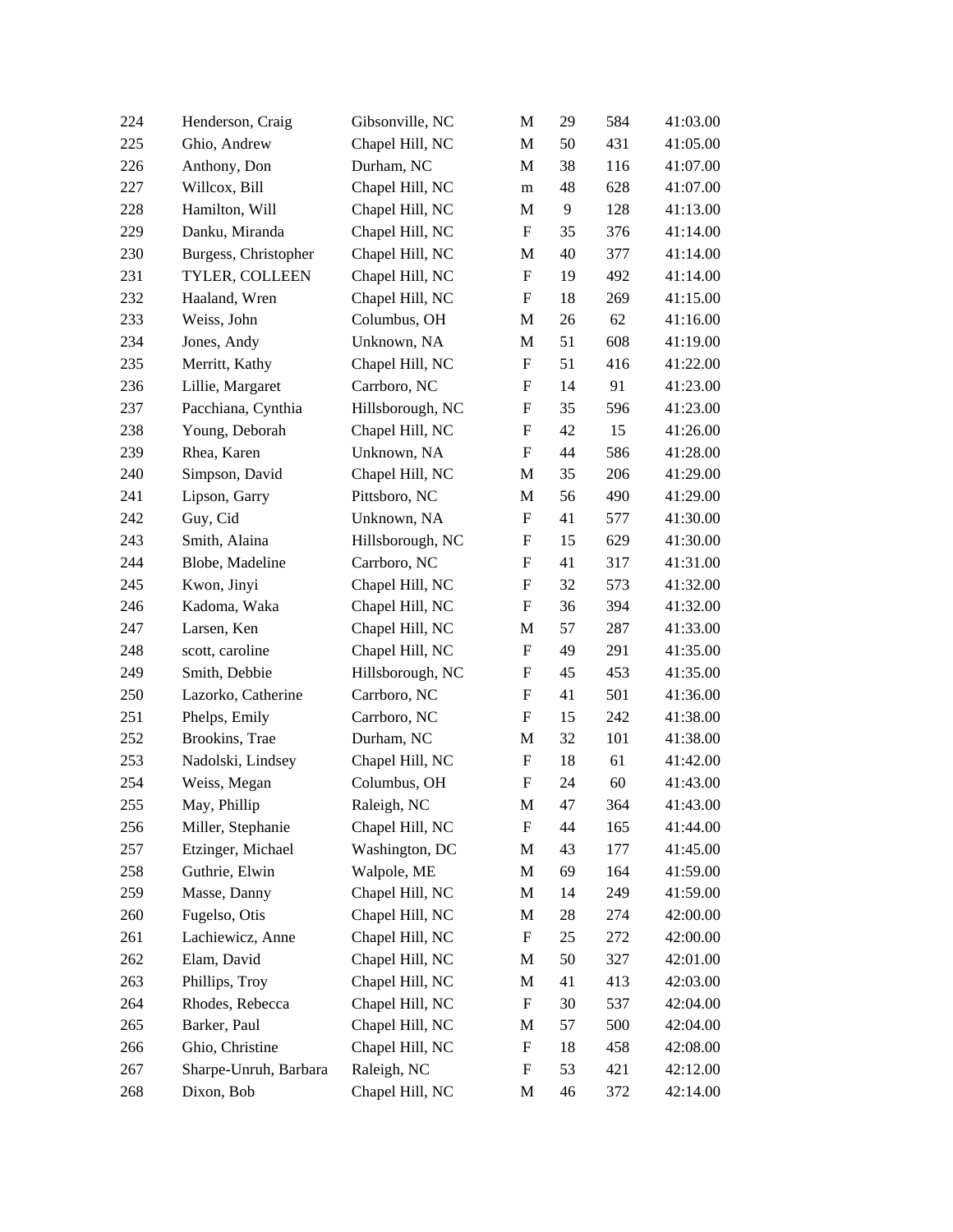| 269 | Batchelor, Ken      | Chapel Hill, NC     | M                         | 52 | 439 | 42:17.00 |
|-----|---------------------|---------------------|---------------------------|----|-----|----------|
| 270 | Brugger, Cory       | Unknown, NA         | M                         | 26 | 574 | 42:18.00 |
| 271 | Pearce, Sue         | Chapel Hill, NC     | $\boldsymbol{\mathrm{F}}$ | 54 | 409 | 42:22.00 |
| 272 | Pearce, Cedric      | Chapel Hill, NC     | M                         | 55 | 408 | 42:22.00 |
| 273 | Manor, James        | Carrboro, NC        | M                         | 13 | 155 | 42:23.00 |
| 274 | Lewis, Carmen       | Chapel Hill, NC     | $\mathbf f$               | 44 | 531 | 42:28.00 |
| 275 | Clark, Marvin       | Hillsborough, NC    | M                         | 53 | 112 | 42:32.00 |
| 276 | Duan, Joyce         | Unknown, NA         | $\boldsymbol{\mathrm{F}}$ | 32 | 603 | 42:32.00 |
| 277 | Cannon, Ashley      | Chapel Hill, NC     | F                         | 32 | 391 | 42:35.00 |
| 278 | Montague, Shannon   | RALEIGH, NC         | F                         | 31 | 87  | 42:36.00 |
| 279 | Barco, Amy          | Unknown, NA         | F                         | 30 | 614 | 42:37.00 |
| 280 | McPhail, Neil       | Lillington, NC      | M                         | 53 | 562 | 42:38.00 |
| 281 | Holmes, Mary        | Carrboro, NC        | F                         | 26 | 89  | 42:39.00 |
| 282 | Mullis, Randy       | Carrboro, NC        | M                         | 45 | 236 | 42:41.00 |
| 283 | Mullis, Robin       | Carrboro, NC        | $\boldsymbol{\mathrm{F}}$ | 48 | 237 | 42:41.00 |
| 284 | Linney, Kristen     | Durham, NC          | F                         | 31 | 149 | 42:42.00 |
| 285 | Holaday, Sue        | Leesburg, NC        | ${\bf F}$                 | 37 | 139 | 42:44.00 |
| 286 | Slavinsky, Andrew   | Durham, NC          | M                         | 30 | 200 | 42:45.00 |
| 287 | Anderson, Sheelagh  | Chapel Hill, NC     | $\boldsymbol{\mathrm{F}}$ | 58 | 24  | 42:47.00 |
| 288 | Davis, Sonia        | Chapel Hill, NC     | F                         | 39 | 605 | 42:48.00 |
| 289 | Bizik, Elizabeth    | CARY, NC            | F                         | 38 | 356 | 42:49.00 |
| 290 | Bizik, Jeffery      | CARY, NC            | M                         | 39 | 355 | 42:50.00 |
| 291 | Rosenbaum, Gary     | Unknown, NA         | M                         | 34 | 618 | 42:51.00 |
| 292 | Conley, Lucas       | Chapel Hill, NC     | M                         | 27 | 157 | 42:57.00 |
| 293 | Bouck, David        | Durham, NC          | M                         | 30 | 332 | 42:58.00 |
| 294 | Dempsey, Bert       | Chapel Hill, NC     | M                         | 44 | 103 | 42:58.00 |
| 295 | Bar-Yosef, Shahar   | Chapel Hill, NC     | M                         | 40 | 543 | 43:00.00 |
| 296 | O'Reilly, Peter     | Durham, NC          | M                         | 40 | 384 | 43:02.00 |
| 297 | Hastings, Nikki     | Charlottesville, VA | F                         | 23 | 114 | 43:07.00 |
| 298 | Baron, Jill         | Chapel Hill, NC     | F                         | 41 | 305 | 43:08.00 |
| 299 | Keyserling, Thomas  | Chapel Hill, NC     | M                         | 51 | 587 | 43:09.00 |
| 300 | Bower, Ronnie       | Durham, NC          | F                         | 33 | 381 | 43:11.00 |
| 301 | Masse, Peggy        | Chapel Hill, NC     | F                         | 42 | 247 | 43:12.00 |
| 302 | Scott, Christy      | Chapel Hill, NC     | F                         | 42 | 67  | 43:13.00 |
| 303 | Eastin, Mairead     | Chapel Hill, NC     | F                         | 30 | 517 | 43:14.00 |
| 304 | Galperin, Elisabeth | Chapel Hill, NC     | F                         | 27 | 66  | 43:15.00 |
| 305 | Hanley, Sean        | Chapel Hill, NC     | M                         | 30 | 337 | 43:16.00 |
| 306 | McKnight, Patricia  | Chapel Hill, NC     | F                         | 41 | 477 | 43:17.00 |
| 307 | Long, Gisele        | Unknown, NA         | F                         | 32 | 623 | 43:19.00 |
| 308 | Wilkinson, Kari     | Mebane, NC          | $\boldsymbol{\mathrm{F}}$ | 44 | 518 | 43:21.00 |
| 309 | Viles, Charles      | Chapel Hill, NC     | М                         | 44 | 313 | 43:22.00 |
| 310 | Brydon-Corton, Lara | Chapel Hill, NC     | F                         | 19 | 64  | 43:23.00 |
| 311 | Johnson, Ron        | Durham, NC          | M                         | 48 | 300 | 43:26.00 |
| 312 | Ludlow, John        | Chapel Hill, NC     | M                         | 53 | 346 | 43:27.00 |
| 313 | Boon, Kathy         | Durham, NC          | $\mathbf F$               | 42 | 383 | 43:28.00 |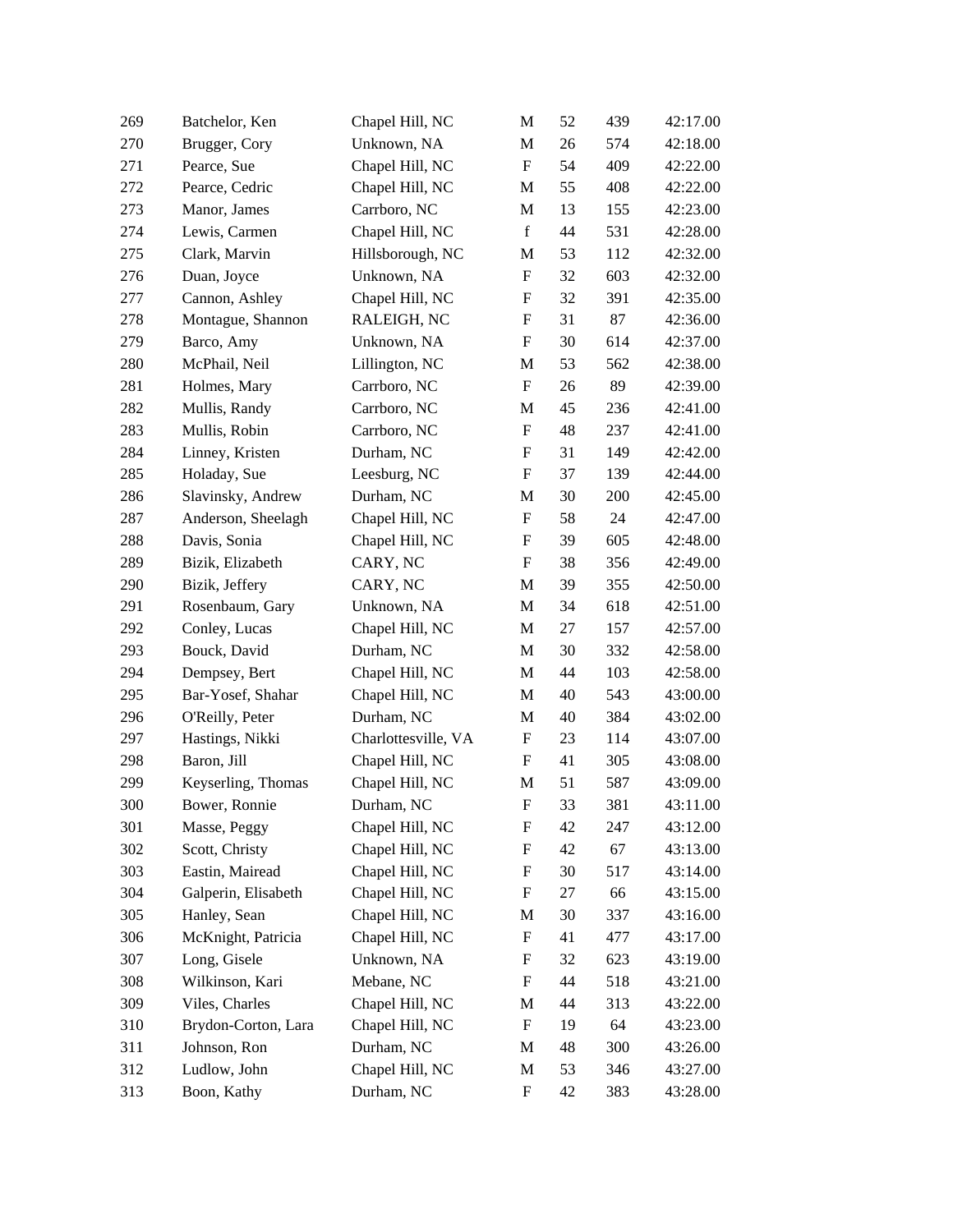| 314 | Manor, Jim         | Carrboro, NC     | M                         | 53 | 156 | 43:29.00 |
|-----|--------------------|------------------|---------------------------|----|-----|----------|
| 315 | Anderson, Leigh    | Chapel Hill, NC  | F                         | 46 | 316 | 43:30.00 |
| 316 | Morgan, Doug       | Chapel Hill, NC  | M                         | 40 | 548 | 43:31.00 |
| 317 | Brown, Melissa     | Unknown, NA      | $\boldsymbol{\mathrm{F}}$ | 36 | 601 | 43:36.00 |
| 318 | Morgan, Kevin      | Chapel Hill, NC  | M                         | 62 | 214 | 43:47.00 |
| 319 | Rose, Kathy        | Carrboro, NC     | $\boldsymbol{\mathrm{F}}$ | 48 | 90  | 43:49.00 |
| 320 | Bruno, John        | Chapel Hill, NC  | M                         | 40 | 437 | 43:50.00 |
| 321 | Bruno, Amy         | Chapel Hill, NC  | $\boldsymbol{\mathrm{F}}$ | 38 | 438 | 43:51.00 |
| 322 | Hale, Amanda       | Carrboro, NC     | $\boldsymbol{\mathrm{F}}$ | 39 | 473 | 43:53.00 |
| 323 | Harris, Rich       | Chapel Hill, NC  | M                         | 30 | 362 | 43:55.00 |
| 324 | Weeks, Ahna        | Carrboro, NC     | $\boldsymbol{\mathrm{F}}$ | 12 | 145 | 43:57.00 |
| 325 | Weeks, Kevin       | Carrboro, NC     | M                         | 42 | 147 | 43:58.00 |
| 326 | Edwards, Julianne  | Raleigh, NC      | F                         | 18 | 290 | 44:00.00 |
| 327 | Stasz, Meghan      | Hillsborough, NC | F                         | 26 | 600 | 44:04.00 |
| 328 | Boone, Joan        | Efland, NC       | $\boldsymbol{\mathrm{F}}$ | 53 | 184 | 44:09.00 |
| 329 | Dressel, Diane     | Springfield, OH  | F                         | 43 | 38  | 44:13.00 |
| 330 | Steiner, Lucy      | Chapel Hill, NC  | F                         | 39 | 429 | 44:15.00 |
| 331 | Weeks, Cynthia     | Carrboro, NC     | F                         | 41 | 146 | 44:16.00 |
| 332 | Monahan, Paul      | Unknown, NA      | m                         | 42 | 141 | 44:18.00 |
| 333 | Monahan, Rose      | Chapel Hill, NC  | F                         | 29 | 143 | 44:18.00 |
| 334 | Horton, Julie      | Chapel Hill, NC  | F                         | 49 | 173 | 44:25.00 |
| 335 | Simpson, Laura     | greensboro, NC   | F                         | 34 | 204 | 44:28.00 |
| 336 | Resnick, Michael   | Chapel Hill, NC  | M                         | 63 | 55  | 44:29.00 |
| 337 | Karpinos, Jonothan | Chapel Hill, NC  | M                         | 24 | 527 | 44:30.00 |
| 338 | Karpinos, Ralph    | Chapel Hill, NC  | M                         | 55 | 11  | 44:31.00 |
| 339 | Seawell, Scottie   | Carrboro, NC     | $\boldsymbol{\mathrm{F}}$ | 41 | 423 | 44:33.00 |
| 340 | Brown, Julie       | Chapel Hill, NC  | F                         | 43 | 491 | 44:35.00 |
| 341 | Morris, Kathy      | Carrboro, NC     | F                         | 47 | 534 | 44:36.00 |
| 342 | Todloski, Denise   | Chapel Hill, NC  | F                         | 46 | 523 | 44:37.00 |
| 343 | charney, jonathan  | Chapel Hill, NC  | M                         | 38 | 369 | 44:42.00 |
| 344 | Anantha, Romerang  | Chapel Hill, NC  | M                         | 47 | 556 | 44:43.00 |
| 345 | Clossick, Tina     | Chapel Hill, NC  | F                         | 34 | 347 | 44:49.00 |
| 346 | Herbert, Joseph    | Carrboro, NC     | M                         | 52 | 115 | 44:50.00 |
| 347 | West, Walter       | Carrboro, NC     | M                         | 58 | 558 | 44:52.00 |
| 348 | Harris, Tracy      | Durham, NC       | F                         | 28 | 86  | 44:52.00 |
| 349 | Frazier, Michael   | Durham, NC       | M                         | 49 | 615 | 44:55.00 |
| 350 | Sherk, Wil         | Greenville, DE   | M                         | 60 | 335 | 44:59.00 |
| 351 | McKnight, Lisa     | Babylon, NY      | F                         | 34 | 303 | 45:06.00 |
| 352 | Harrelson, Kelly   | CARY, NC         | F                         | 36 | 302 | 45:07.00 |
| 353 | Cooper, Jill       | Carrboro, NC     | ${\rm F}$                 | 25 | 199 | 45:08.00 |
| 354 | Abrams, Jeff       | Unknown, NA      | M                         | 37 | 568 | 45:08.00 |
| 355 | Hankins, Janet     | Chapel Hill, NC  | F                         | 39 | 611 | 45:09.00 |
| 356 | Neifeld, Larissa   | Durham, NC       | F                         | 22 | 186 | 45:11.00 |
| 357 | MacAulay, Jenny    | Unknown, NA      | ${\rm F}$                 | 33 | 597 | 45:12.00 |
| 358 | Austen, Penny      | Chapel Hill, NC  | ${\rm F}$                 | 33 | 607 | 45:13.00 |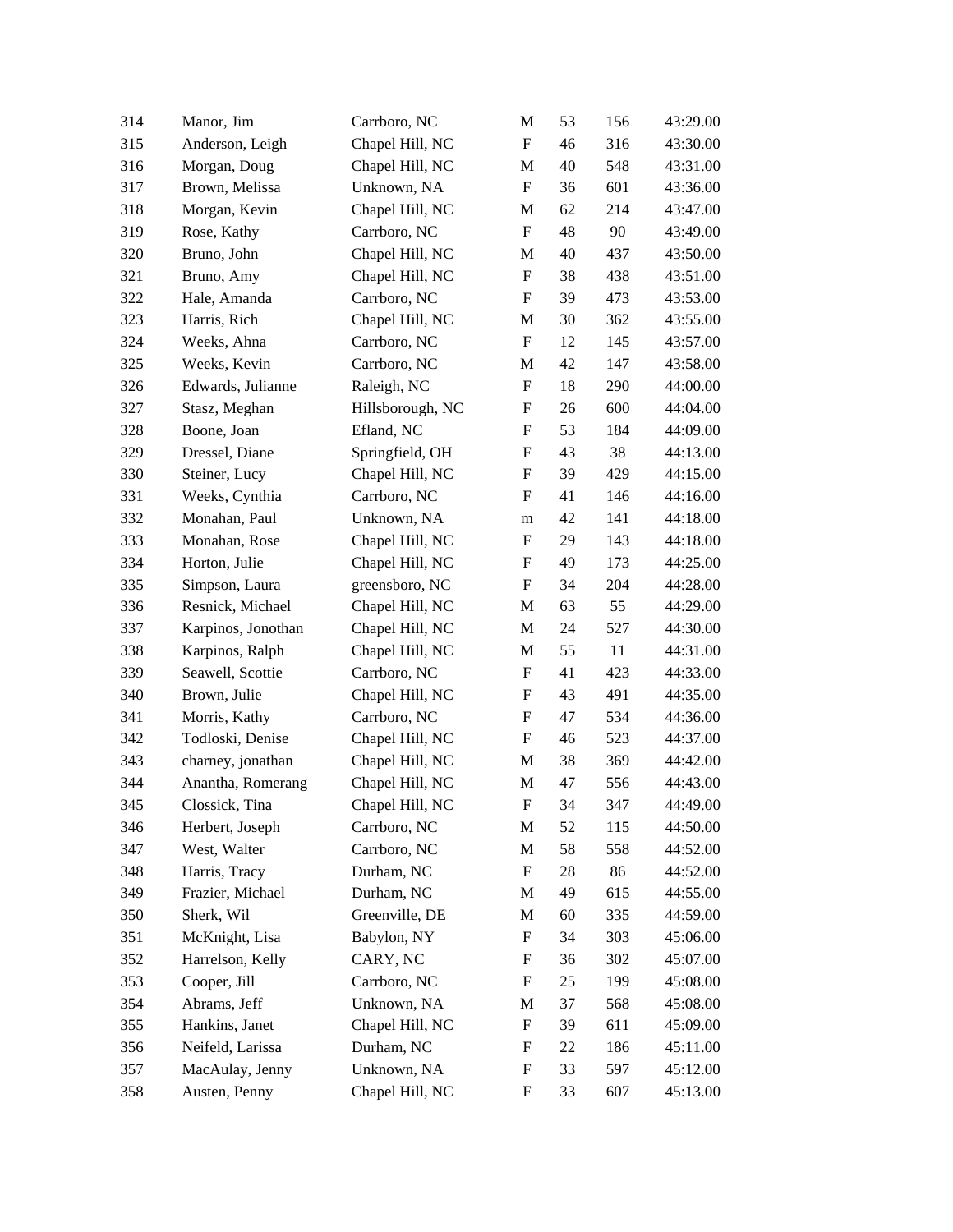| 359 | Abbott, Courtney    | Durham, NC          | ${\rm F}$                 | 23 | 371    | 45:14.00 |
|-----|---------------------|---------------------|---------------------------|----|--------|----------|
| 360 | Burns, Kim          | Carrboro, NC        | F                         | 44 | 243    | 45:20.00 |
| 361 | Kennedy, Shelby     | Durham, NC          | F                         | 33 | 229    | 45:21.00 |
| 362 | Boyle, Phillip      | Carrboro, NC        | M                         | 52 | 422    | 45:25.00 |
| 363 | Andrews, David      | Carrboro, NC        | M                         | 29 | 505    | 45:25.00 |
| 364 | Wojnovich, Scott    | Chapel Hill, NC     | M                         | 36 | 457    | 45:27.00 |
| 365 | Ancora, Renee       | Durham, NC          | F                         | 34 | 230    | 45:38.00 |
| 366 | Simpson, Tracy      | Durham, NC          | F                         | 37 | 293    | 45:39.00 |
| 367 | Michaud, Dorri      | Unknown, NA         | ${\rm F}$                 | 40 | 583    | 45:41.00 |
| 368 | O'Brien, Kelley     | Carrboro, NC        | F                         | 29 | 504    | 45:42.00 |
| 369 | Jost, Amy           | Unknown, NA         | F                         | 28 | 642    | 45:44.00 |
| 370 | Gilland, Paula      | Chapel Hill, NC     | ${\rm F}$                 | 41 | 84     | 45:46.00 |
| 371 | Goldstein, Lisa     | Unknown, NA         | F                         | 44 | 593    | 45:46.00 |
| 372 | Dillon, Shelley     | Carrboro, NC        | F                         | 45 | 233    | 45:47.00 |
| 373 | Vossler, Patricia   | Darien, CT          | ${\rm F}$                 | 12 | 494    | 45:48.00 |
| 374 | Vossler, Matt J.    | Darien, CT          | M                         | 43 | 493    | 45:51.00 |
| 375 | Hastings, Adam      | Charlottesville, VA | M                         | 24 | 113    | 45:52.00 |
| 376 | Morris, Bob         | Carrboro, NC        | M                         | 49 | 536    | 45:53.00 |
| 377 | Morris, Jeff        | Carrboro, NC        | M                         | 16 | 535    | 45:53.00 |
| 378 | Williams, Shawn     | Chapel Hill, NC     | M                         | 45 | 442    | 45:54.00 |
| 379 | Sobsey, Leah        | Chapel Hill, NC     | F                         | 31 | 31     | 45:54.00 |
| 380 | Clark, Elizabeth    | Chapel Hill, NC     | F                         | 17 | 467    | 45:55.00 |
| 381 | Hall, Roxanne       | Carrboro, NC        | ${\rm F}$                 | 28 | 626    | 45:55.00 |
| 382 | Helpingstine, Fran  | Chapel Hill, NC     | F                         | 42 | 108    | 45:56.00 |
| 383 | Flanagan, Robert    | Chapel Hill, NC     | M                         | 38 | 357    | 45:56.00 |
| 384 | Walker, John        | Chapel Hill, NC     | M                         | 38 | 85     | 45:57.00 |
| 385 | DiCenso, Amanda     | Foxboro, MA         | F                         | 35 | 19     | 45:58.00 |
| 386 | Dinola, Sandy       | Chapel Hill, NC     | F                         | 50 | 111    | 45:58.00 |
| 387 | DiCenso, Adam       | Foxboro, MA         | M                         | 39 | $20\,$ | 46:00.00 |
| 388 | McGill, Christa     | Durham, NC          | F                         | 42 | 49     | 46:11.00 |
| 389 | Brody, Seth         | Chapel Hill, NC     | M                         | 39 | 21     | 46:11.00 |
| 390 | Light, Caroline     | Durham, NC          | F                         | 36 | 533    | 46:12.00 |
| 391 | Marinos, Maria      | DURHAM, NC          | F                         | 27 | 193    | 46:20.00 |
| 392 | Noble, Ginny        | Durham, NC          | F                         | 42 | 48     | 46:20.00 |
| 393 | Lewis, Sundae       | Cary, NC            | F                         | 38 | 301    | 46:21.00 |
| 394 | Randolph, Greg      | Chapel Hill, NC     | M                         | 43 | 218    | 46:21.00 |
| 395 | Dillon, Brendan     | Raleigh, NC         | M                         | 25 | 288    | 46:30.00 |
| 396 | Randolph, Charlotte | Chapel Hill, NC     | F                         | 13 | 219    | 46:33.00 |
| 397 | Dillon, Ben         | Raleigh, NC         | M                         | 56 | 226    | 46:33.00 |
| 398 | Rothney, Erin       | Carrboro, NC        | $\boldsymbol{\mathrm{F}}$ | 25 | 29     | 46:34.00 |
| 399 | Payne, Ryan         | Glynco, GA          | M                         | 25 | 213    | 46:40.00 |
| 400 | Johnson, Debbie     | Durham, NC          | F                         | 30 | 126    | 46:46.00 |
| 401 | Perry, Susan        | Chapel Hill, NC     | $\mathbf f$               | 42 | 132    | 46:51.00 |
| 402 | Shareshian, Susan   | Chapel Hill, NC     | ${\rm F}$                 | 45 | 162    | 46:51.00 |
| 403 | Austin, Chad        | Raleigh, NC         | M                         | 32 | 76     | 46:52.00 |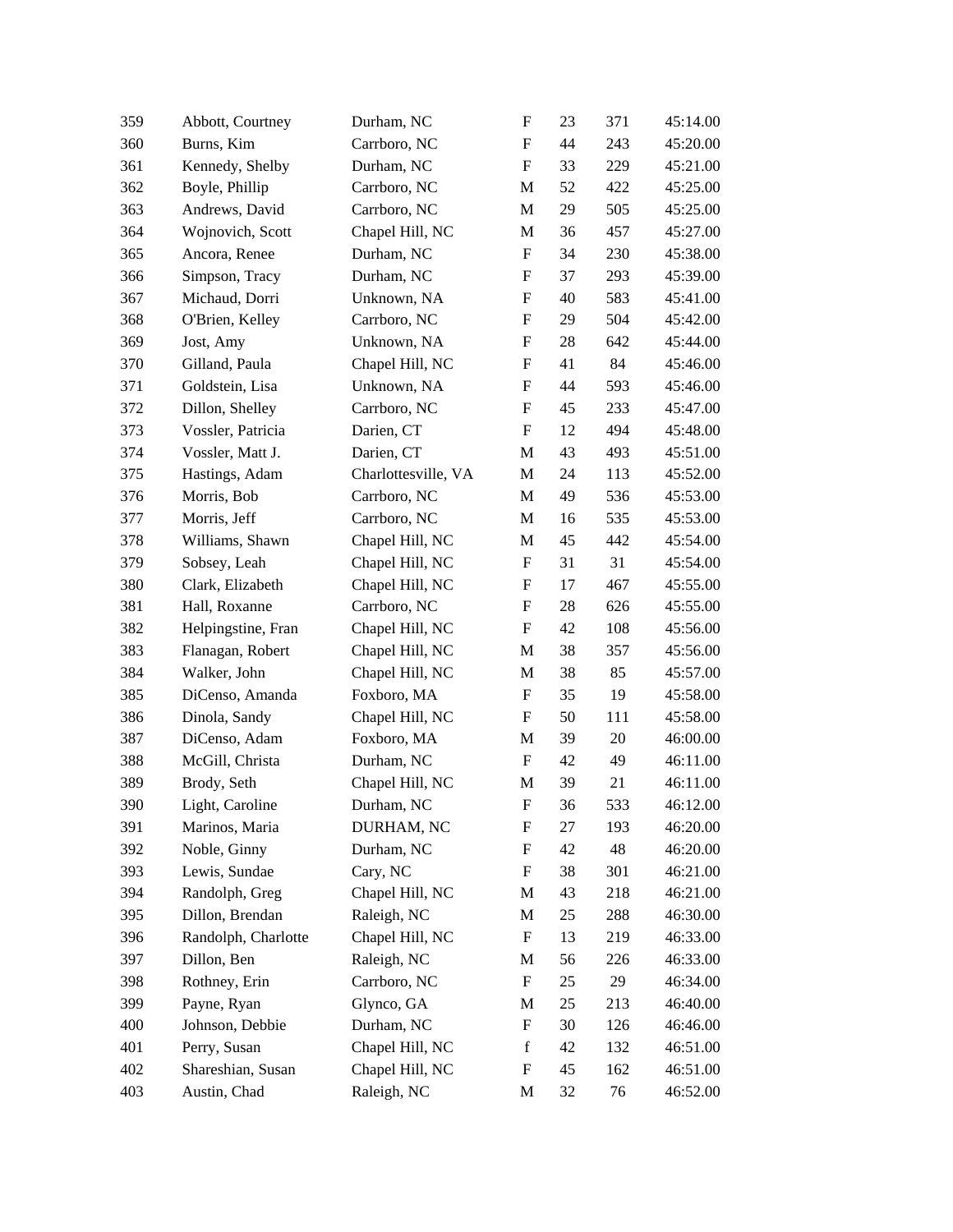| 404 | Archer, Isabella        | Chapel Hill, NC    | ${\rm F}$                 | 16 | 637 | 46:57.00 |
|-----|-------------------------|--------------------|---------------------------|----|-----|----------|
| 405 | Barnett, Karoline       | Chapel Hill, NC    | F                         | 17 | 448 | 46:58.00 |
| 406 | Johnson, Katherine      | Virginia Beach, VA | F                         | 17 | 468 | 47:00.00 |
| 407 | Bower, Fred             | Durham, NC         | M                         | 33 | 382 | 47:01.00 |
| 408 | Wilson, Carol           | Chapel Hill, NC    | ${\rm F}$                 | 42 | 12  | 47:04.00 |
| 409 | Beetham, Jodi           | Chapel Hill, NC    | F                         | 39 | 13  | 47:04.00 |
| 410 | Schulke, Jeri Lynn      | Chapel Hill, NC    | F                         | 38 | 99  | 47:09.00 |
| 411 | Peck, Michael           | Unknown, NA        | M                         | 52 | 635 | 47:10.00 |
| 412 | Barnes, Eileen R        | Worth, IL          | $\boldsymbol{\mathrm{F}}$ | 23 | 331 | 47:13.00 |
| 413 | Boehm, Jacob            | Chapel Hill, NC    | M                         | 16 | 507 | 47:13.00 |
| 414 | Roggenbuck, Sharon      | Hillsborough, NC   | ${\rm F}$                 | 67 | 567 | 47:16.00 |
| 415 | Corzine, Gillian        | Pittsboro, NC      | ${\rm F}$                 | 38 | 75  | 47:17.00 |
| 416 | Stafford, Renae         | Carrboro, NC       | F                         | 48 | 150 | 47:18.00 |
| 417 | Eldred, Tracy           | Carrboro, NC       | F                         | 35 | 26  | 47:22.00 |
| 418 | Bartolotta, Betty       | Dover, NH          | ${\rm F}$                 | 57 | 27  | 47:23.00 |
| 419 | Rigsbee, Carol          | Chapel Hill, NC    | F                         | 46 | 469 | 47:23.00 |
| 420 | Barden-O'Fallon, Janine | Durham, NC         | F                         | 34 | 560 | 47:24.00 |
| 421 | Gibson, David           | Chapel Hill, NC    | M                         | 30 | 174 | 47:29.00 |
| 422 | Gibson, Jessica         | Chapel Hill, NC    | ${\rm F}$                 | 29 | 175 | 47:35.00 |
| 423 | Davies-Ludlow, Laura    | Chapel Hill, NC    | F                         | 23 | 310 | 47:36.00 |
| 424 | Verlinden, Craig        | Huntsville, AL     | M                         | 23 | 312 | 47:36.00 |
| 425 | Williams, Aaron         | Chapel Hill, NC    | M                         | 13 | 443 | 47:37.00 |
| 426 | Grizwin, Marsha         | Chapel Hill, NC    | F                         | 46 | 553 | 47:43.00 |
| 427 | Hoerger, Jacob          | Chapel Hill, NC    | M                         | 13 | 73  | 47:44.00 |
| 428 | Varblow, Linda          | Chapel Hill, NC    | F                         | 50 | 25  | 47:49.00 |
| 429 | Price, Val              | Raleigh, NC        | M                         | 59 | 309 | 47:49.00 |
| 430 | Schiudera, Sebastian    | Unknown, NA        | M                         | 29 | 591 | 47:51.00 |
| 431 | Horwitz, Mitch          | Chapel Hill, NC    | M                         | 41 | 36  | 47:53.00 |
| 432 | Whitmore, Sarah         | Chapel Hill, NC    | F                         | 59 | 478 | 47:54.00 |
| 433 | Hirsch, Lauren          | Greenwood, CO      | F                         | 37 | 37  | 47:54.00 |
| 434 | Bericount, Lee          | Chapel Hill, NC    | M                         | 54 | 93  | 47:55.00 |
| 435 | Bericourt, Lara         | Chapel Hill, NC    | F                         | 22 | 94  | 47:56.00 |
| 436 | Wynes, Emily            | Chapel Hill, NC    | F                         | 26 | 304 | 47:57.00 |
| 437 | Boehm, Elana            | Chapel Hill, NC    | ${\rm F}$                 | 22 | 506 | 47:57.00 |
| 438 | Sommerfield, Pete       | Portland, OR       | M                         | 55 | 107 | 48:01.00 |
| 439 | Young, Jessica          | Chapel Hill, NC    | F                         | 11 | 16  | 48:05.00 |
| 440 | McCowen, Robert         | Unknown, NA        | M                         | 69 | 620 | 48:08.00 |
| 441 | McCarville, Joe         | Durham, NC         | M                         | 47 | 208 | 48:09.00 |
| 442 | Rosenbaum, Rebecca      | Unknown, NA        | F                         | 32 | 617 | 48:09.00 |
| 443 | Feldman, Stephen        | Chapel Hill, NC    | M                         | 28 | 285 | 48:13.00 |
| 444 | Hill, Jenny             | Chapel Hill, NC    | F                         | 37 | 253 | 48:15.00 |
| 445 | Rinehard, Diane         | Chapel Hill, NC    | F                         | 50 | 106 | 48:16.00 |
| 446 | fagan, noreen           | Carrboro, NC       | F                         | 43 | 227 | 48:24.00 |
| 447 | Johnson, Jim            | Madison, OH        | M                         | 65 | 183 | 48:35.00 |
| 448 | Chen, Patrick           | Carrboro, NC       | M                         | 26 | 419 | 48:36.00 |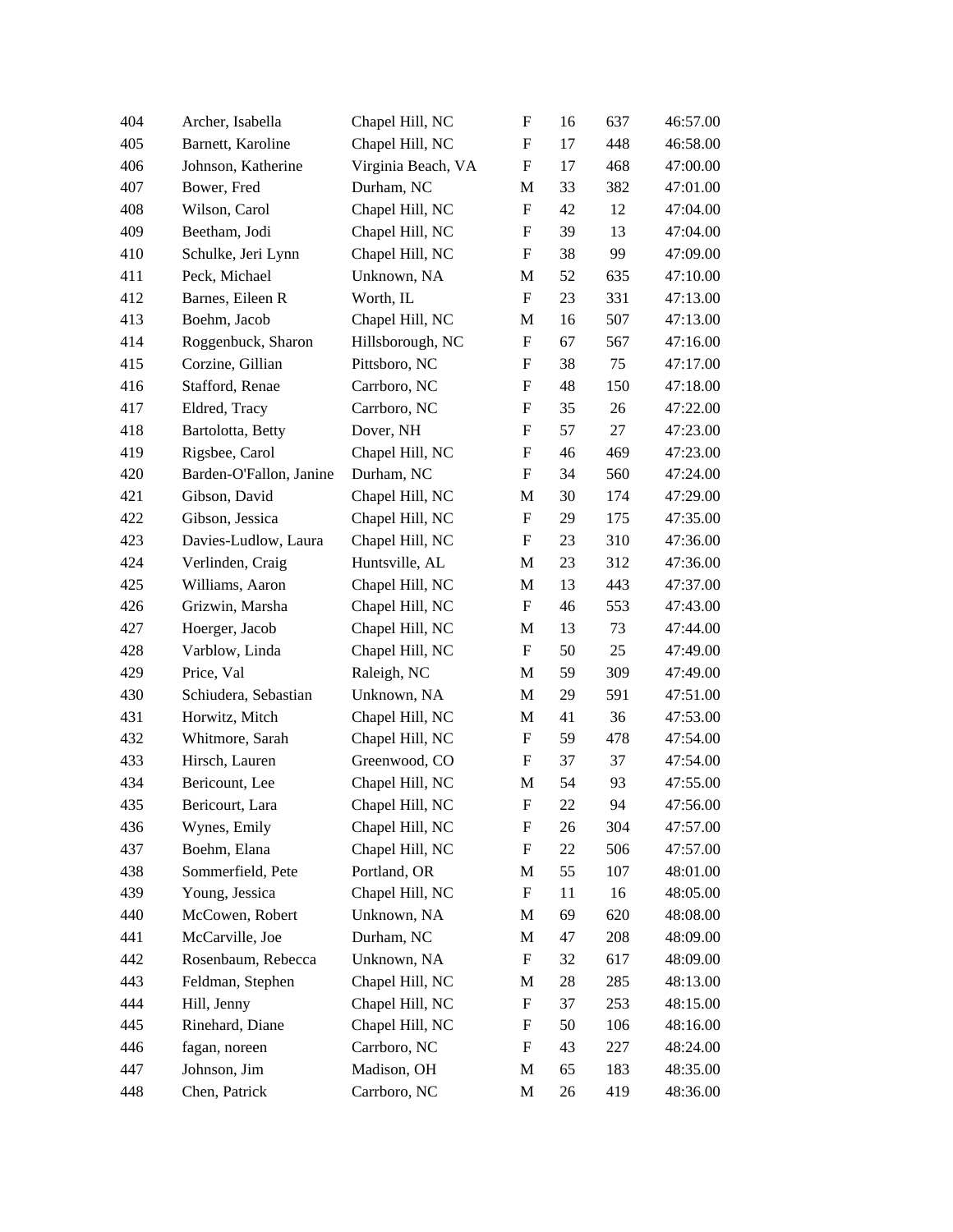| 449 | Welborn, Lisa       | Durham, NC         | ${\rm F}$                 | 40 | 95  | 48:37.00 |
|-----|---------------------|--------------------|---------------------------|----|-----|----------|
| 450 | Wolf, Susan         | Carrboro, NC       | F                         | 36 | 79  | 48:37.00 |
| 451 | Serlo, Asli         | Durham, NC         | F                         | 32 | 159 | 48:38.00 |
| 452 | Horwitz, Debbie     | Chapel Hill, NC    | ${\rm F}$                 | 41 | 35  | 48:39.00 |
| 453 | Nelson, Rendon      | Chapel Hill, NC    | M                         | 50 | 424 | 48:42.00 |
| 454 | May, Emma           | Chapel Hill, NC    | ${\rm F}$                 | 17 | 365 | 48:43.00 |
| 455 | Foust, Dong         | Hillsborough, NC   | F                         | 54 | 390 | 48:43.00 |
| 456 | Johnson, Mary       | Owings Mills, MD   | F                         | 34 | 180 | 48:45.00 |
| 457 | Looby, Maureen      | Chapel Hill, NC    | F                         | 47 | 366 | 48:46.00 |
| 458 | Larson, John        | Chapel Hill, NC    | M                         | 59 | 105 | 48:46.00 |
| 459 | vitali, nick        | Chapel Hill, NC    | M                         | 15 | 299 | 48:47.00 |
| 460 | Little, Stephanie   | Unknown, NA        | $\boldsymbol{\mathrm{F}}$ | 23 | 569 | 48:54.00 |
| 461 | Elbaum, Pete        | Henderson, NC      | M                         | 51 | 449 | 48:58.00 |
| 462 | Glidewell, Keith    | Chapel Hill, NC    | M                         | 99 | 374 | 49:03.00 |
| 463 | Vitali, Fai         | Chapel Hill, NC    | $\boldsymbol{\mathrm{F}}$ | 44 | 298 | 49:05.00 |
| 464 | Boyer, Janet        | Delta Junction, AK | F                         | 44 | 167 | 49:16.00 |
| 465 | Jaques, Rhian       | RALEIGH, NC        | F                         | 34 | 191 | 49:17.00 |
| 466 | Kane, Heather       | Carrboro, NC       | F                         | 29 | 197 | 49:19.00 |
| 467 | Johnson, Carol      | Madison, OH        | $\boldsymbol{\mathrm{F}}$ | 62 | 182 | 49:24.00 |
| 468 | Heavlin, Jorge      | Hillsborough, NC   | M                         | 31 | 340 | 49:27.00 |
| 469 | Mars, Sharon        | Chapel Hill, NC    | F                         | 38 | 625 | 49:28.00 |
| 470 | Crume, Hana         | DURHAM, NC         | F                         | 21 | 235 | 49:36.00 |
| 471 | Bell, David         | WAKE FOREST, NC    | M                         | 35 | 405 | 49:41.00 |
| 472 | Hayden, Sue         | Chapel Hill, NC    | F                         | 45 | 406 | 49:41.00 |
| 473 | Christie, Melissa   | Chapel Hill, NC    | F                         | 39 | 367 | 49:42.00 |
| 474 | Knight, Andrea      | Chapel Hill, NC    | $\boldsymbol{\mathrm{F}}$ | 35 | 407 | 49:54.00 |
| 475 | Howe, Erin          | Chapel Hill, NC    | F                         | 22 | 250 | 49:57.00 |
| 476 | Dey, Ren            | Unknown, NA        | M                         | 16 | 633 | 50:05.00 |
| 477 | Salgado, Liane      | Chapel Hill, NC    | F                         | 48 | 210 | 50:05.00 |
| 478 | Young, Kelly        | Chapel Hill, NC    | F                         | 42 | 23  | 50:14.00 |
| 479 | Phelps, Pat         | Carrboro, NC       | F                         | 47 | 241 | 50:16.00 |
| 480 | Darrow, Tim         | Carrboro, NC       | M                         | 60 | 404 | 50:35.00 |
| 481 | Dey, Kinsley        | Raleigh, NC        | M                         | 48 | 495 | 50:38.00 |
| 482 | Harris, Myra        | Durham, NC         | $\boldsymbol{\mathrm{F}}$ | 60 | 88  | 50:39.00 |
| 483 | Wujciak, Barbara    | Hillsborough, NC   | F                         | 44 | 255 | 50:40.00 |
| 484 | Adams, Ned          | Pittsboro, NC      | M                         | 32 | 349 | 50:51.00 |
| 485 | Adams, Jennifer     | Pittsboro, NC      | $\boldsymbol{\mathrm{F}}$ | 29 | 350 | 50:51.00 |
| 486 | Epstein, Stacy      | Chapel Hill, NC    | F                         | 26 | 282 | 50:54.00 |
| 487 | cantrell, tom       | louisville, ky     | M                         | 34 | 380 | 50:55.00 |
| 488 | Butzen, Anne        | <b>GRAHAM, NC</b>  | F                         | 28 | 278 | 50:56.00 |
| 489 | Zeph, Sharp         | Carrboro, NC       | M                         | 28 | 471 | 51:11.00 |
| 490 | Robbins, Corinna    | Denver, CO         | F                         | 32 | 470 | 51:12.00 |
| 491 | Epstein, Ryan       | Chapel Hill, NC    | M                         | 30 | 479 | 51:17.00 |
| 492 | Wiltberger, Leonard | Rochester, NY      | M                         | 62 | 486 | 51:17.00 |
| 493 | Moos, Katja         | Chapel Hill, NC    | F                         | 37 | 198 | 51:26.00 |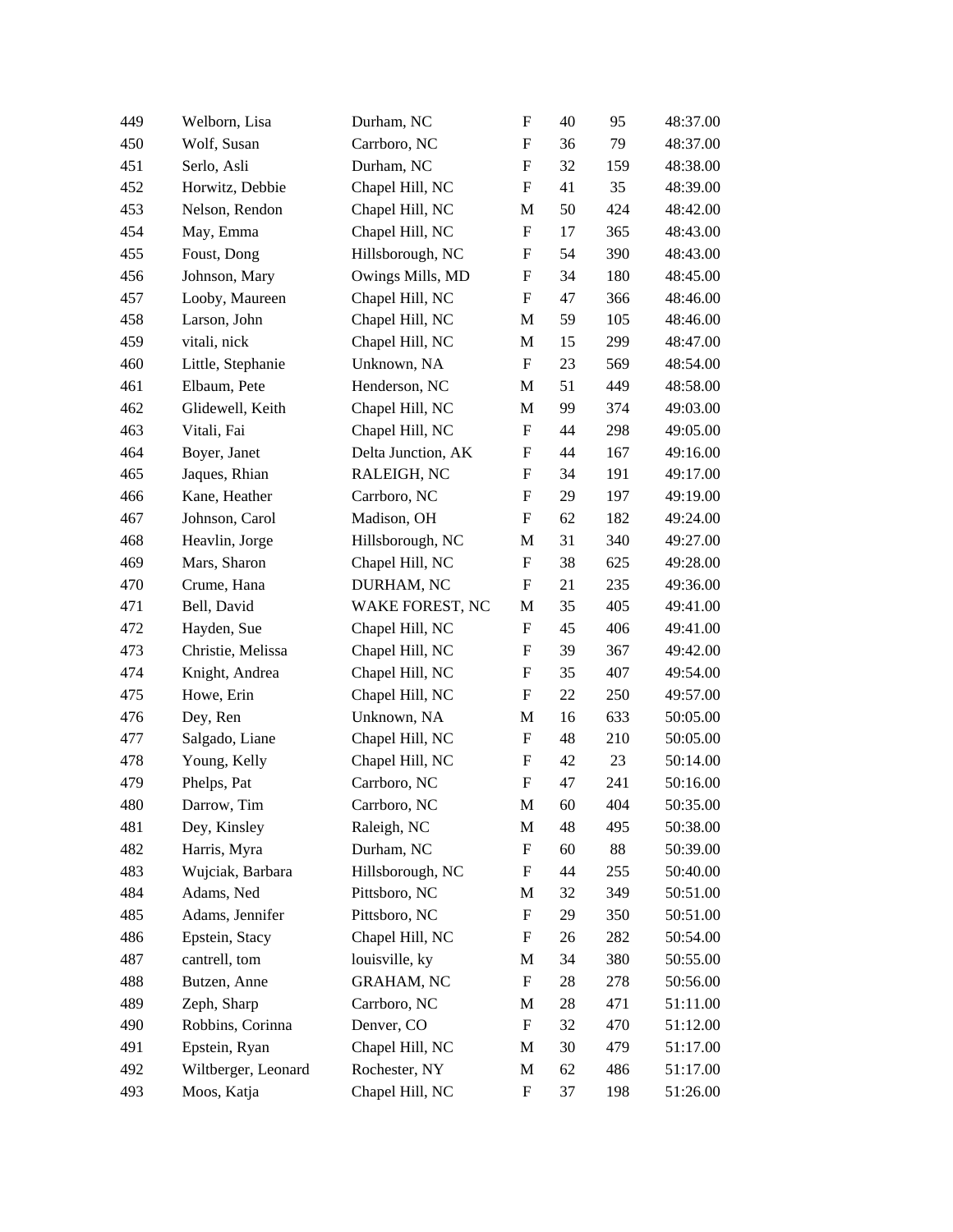| 494 | Hollis, Kelly        | Chapel Hill, NC  | $\boldsymbol{\mathrm{F}}$ | 42    | 472 | 51:28.00 |
|-----|----------------------|------------------|---------------------------|-------|-----|----------|
| 495 | Stasz, Bird          | Hillsborough, NC | F                         | 57    | 599 | 51:30.00 |
| 496 | Hart, Lauren         | Chapel Hill, NC  | F                         | 21    | 153 | 51:39.00 |
| 497 | Roth, Robert         | Vero Beach, FL   | M                         | 57    | 211 | 51:53.00 |
| 498 | Anantha, Ranjitha    | Chapel Hill, NC  | $\boldsymbol{\mathrm{F}}$ | 10    | 555 | 51:53.00 |
| 499 | Friedman, Leah       | Chapel Hill, NC  | F                         | 28    | 286 | 51:56.00 |
| 500 | West, Tracey         | Chapel Hill, NC  | F                         | 52    | 151 | 52:00.00 |
| 501 | batchelor, carly     | Chapel Hill, NC  | F                         | 24    | 441 | 52:10.00 |
| 502 | Williams, Monette    | Durham, NC       | F                         | 29    | 546 | 52:17.00 |
| 503 | Molyet, Catherine    | Chapel Hill, NC  | F                         | 24    | 30  | 52:17.00 |
| 504 | Morris, Julie        | Carrboro, NC     | F                         | 48    | 434 | 52:17.00 |
| 505 | Hart, Robert         | Chapel Hill, NC  | M                         | 51    | 152 | 52:26.00 |
| 506 | Krueger, Kirsten     | Carrboro, NC     | F                         | 37    | 142 | 52:36.00 |
| 507 | LaVelle, Rob         | Carrboro, NC     | M                         | 37    | 144 | 52:37.00 |
| 508 | Saunders, Dawn       | Pittsboro, NC    | $\boldsymbol{\mathrm{F}}$ | 44    | 399 | 52:38.00 |
| 509 | McGuffin, Nancy      | Chapel Hill, NC  | F                         | 44    | 466 | 52:53.00 |
| 510 | Murphy, Brendan      | Chapel Hill, NC  | M                         | 41    | 308 | 52:56.00 |
| 511 | Steinmetz, Gabriella | Chapel Hill, NC  | F                         | 36    | 307 | 52:59.00 |
| 512 | Anderson, Palmer     | Chapel Hill, NC  | M                         | 11    | 512 | 53:05.00 |
| 513 | Anderson, Cindy      | Chapel Hill, NC  | F                         | 46    | 511 | 53:06.00 |
| 514 | Scales, Kezia        | Carrboro, NC     | F                         | 26    | 549 | 53:31.00 |
| 515 | Safran-Muller, Dayna | Carrboro, NC     | F                         | 35    | 418 | 53:32.00 |
| 516 | Keaveney, Eileen     | Durham, NC       | $\boldsymbol{\mathrm{F}}$ | 39    | 329 | 53:38.00 |
| 517 | Almekinders, Anya    | Chapel Hill, NC  | F                         | 15    | 461 | 53:53.00 |
| 518 | Akos, Sloane         | Durham, NC       | F                         | 35    | 47  | 53:54.00 |
| 519 | Morello, Pete        | Chapel Hill, NC  | M                         | $\,8$ | 400 | 53:58.00 |
| 520 | Von Holle, Ann       | Chapel Hill, NC  | F                         | 35    | 447 | 54:12.00 |
| 521 | Flores, Octavio      | Raleigh, NC      | M                         | 37    | 169 | 54:16.00 |
| 522 | Gilbert, Susie       | DURHAM, NC       | F                         | 43    | 323 | 54:19.00 |
| 523 | Rigg, Ashley         | Durham, NC       | F                         | 36    | 192 | 54:22.00 |
| 524 | Aycock, Heidi        | Chapel Hill, NC  | F                         | 45    | 74  | 54:28.00 |
| 525 | Hoerger, Susan       | Chapel Hill, NC  | $\mathbf{F}$              | 45    | 72  | 54:28.00 |
| 526 | Olivo-Haney, Maureen | Unknown, NA      | F                         | 55    | 622 | 54:30.00 |
| 527 | Olivo, Jaime         | Unknown, NA      | M                         | 67    | 621 | 54:32.00 |
| 528 | Flores, Tanya        | Raleigh, NC      | $\boldsymbol{\mathrm{F}}$ | 31    | 168 | 54:33.00 |
| 529 | haggerty, john       | Chapel Hill, NC  | M                         | 60    | 170 | 54:34.00 |
| 530 | Edwards, Gretchen    | Raleigh, NC      | $\boldsymbol{\mathrm{F}}$ | 56    | 289 | 54:38.00 |
| 531 | Fetters, Jeff        | Unknown, NA      | M                         | 39    | 619 | 54:44.00 |
| 532 | fetters, tamara      | Carrboro, NC     | F                         | 41    | 228 | 54:49.00 |
| 533 | Campos, Tracy        | Chapel Hill, NC  | F                         | 32    | 444 | 55:17.00 |
| 534 | Haase, Julian        | Chapel Hill, NC  | M                         | 24    | 325 | 55:19.00 |
| 535 | Griffin, Emmy        | Durham, NC       | F                         | 21    | 613 | 55:37.00 |
| 536 | Evon, Donna          | Carrboro, NC     | F                         | 35    | 488 | 55:37.00 |
| 537 | Knowles, Don         | Pittsboro, NC    | M                         | 58    | 385 | 55:40.00 |
| 538 | Yeh, Elaine          | Chapel Hill, NC  | F                         | 48    | 322 | 55:44.00 |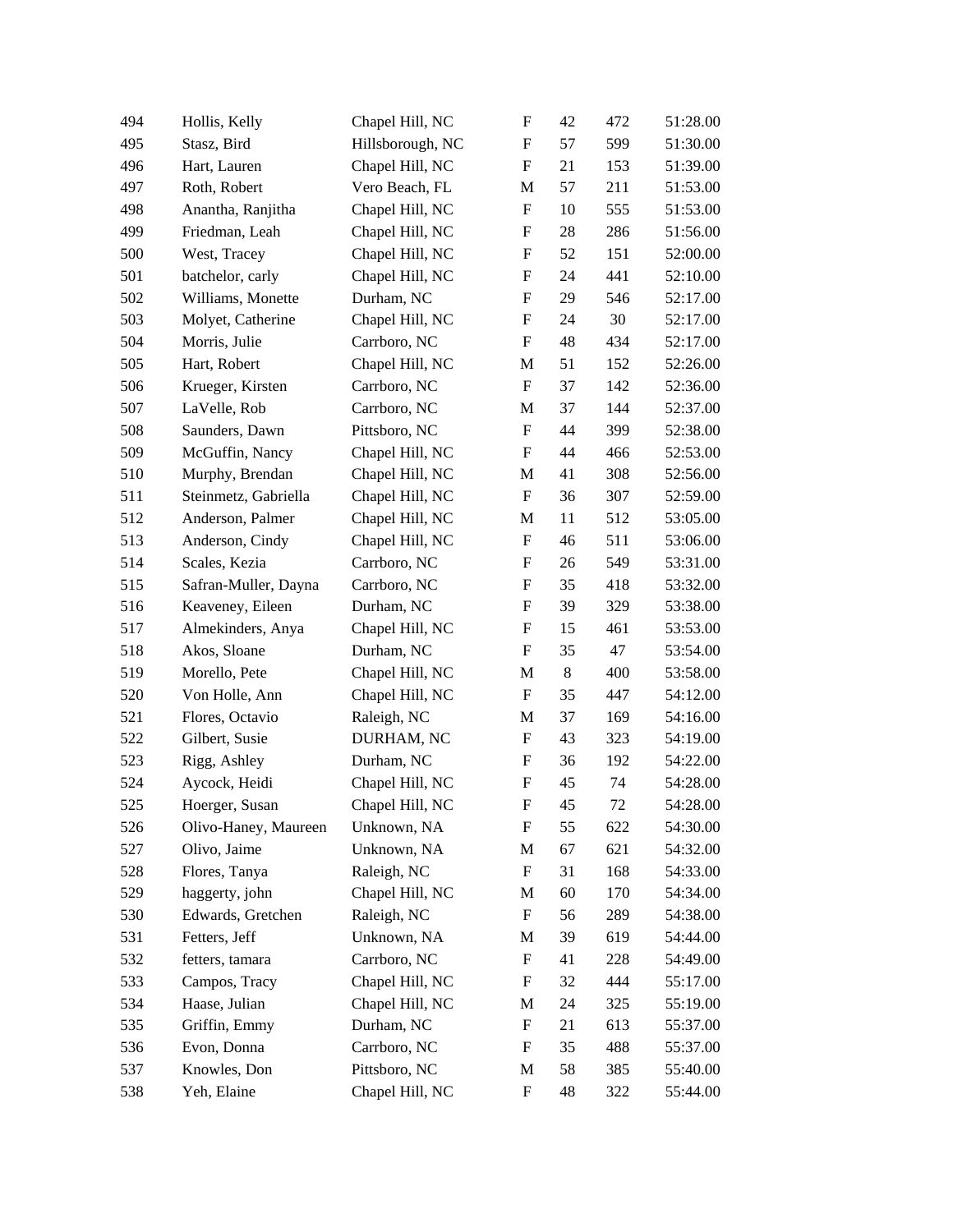| 539 | Swanstrom, Ron                          | Chapel Hill, NC | M                         | 55             | 631 | 55:45.00   |
|-----|-----------------------------------------|-----------------|---------------------------|----------------|-----|------------|
| 540 | Clark, Linda                            | Mebane, NC      | F                         | 49             | 136 | 55:47.00   |
| 541 | Hoge, Paula                             | Chapel Hill, NC | F                         | 44             | 522 | 55:56.00   |
| 542 | Welsh, Michael                          | DURHAM, NC      | M                         | 51             | 402 | 56:18.00   |
| 543 | scott, stephanie                        | Chapel Hill, NC | ${\rm F}$                 | 22             | 292 | 56:29.00   |
| 544 | Freeman, Ada                            | Goldsboro, NC   | ${\rm F}$                 | 44             | 268 | 56:44.00   |
| 545 | Holsti, Ole                             | Chapel Hill, NC | M                         | 72             | 32  | 57:02.00   |
| 546 | Hill, Nyra                              | Chapel Hill, NC | F                         | 52             | 140 | 57:13.00   |
| 547 | McKown, Mary                            | Charleston, WV  | ${\rm F}$                 | 64             | 130 | 57:20.00   |
| 548 | Mouw, Sheri                             | Chapel Hill, NC | ${\rm F}$                 | 37             | 129 | 57:21.00   |
| 549 | Rambusch, Elizabeth                     | Durham, NC      | F                         | 31             | 283 | 57:22.00   |
| 550 | McAnaw, Maire                           | Durham, NC      | F                         | 34             | 284 | 57:22.00   |
| 551 | Granda, Kaitlyn                         | Chapel Hill, NC | F                         | 42             | 92  | 58:00.00   |
| 552 | Stacy, Rebecca                          | Durham, NC      | F                         | 31             | 102 | 58:00.00   |
| 553 | Sinatra, Christina                      | Chapel Hill, NC | F                         | 43             | 135 | 58:03.00   |
| 554 | James, Elizabeth                        | Durham, NC      | $\boldsymbol{\mathrm{F}}$ | 32             | 271 | 58:52.00   |
| 555 | Anscher, Samantha                       | Unknown, NA     | F                         | 13             | 578 | 1:00:05.00 |
| 556 | Anscher, Mitch                          | Unknown, NA     | M                         | 50             | 579 | 1:00:06.00 |
| 557 | Whitworth, Susan                        | Austin, TX      | F                         | 53             | 524 | 1:00:35.00 |
| 558 | Mainil, Maureen                         | Raleigh, NC     | F                         | 65             | 127 | 1:00:39.00 |
| 559 | Marquardt, Katie                        | Chapel Hill, NC | ${\rm F}$                 | 17             | 59  | 1:00:57.00 |
| 560 | Agusta, Anna                            | Chapel Hill, NC | F                         | 11             | 576 | 1:01:21.00 |
| 561 | Wilson, Lynn                            | Chapel Hill, NC | ${\rm F}$                 | 63             | 54  | 1:01:24.00 |
| 562 | Guiles, Beth                            | Chapel Hill, NC | F                         | 45             | 411 | 1:01:25.00 |
| 563 | Dale, Robert                            | Chapel Hill, NC | M                         | 58             | 295 | 1:01:58.00 |
| 564 | Usinger, Deborah                        | Carrboro, NC    | ${\rm F}$                 | 36             | 123 | 1:02:11.00 |
| 565 | Schoenfeld, Ernest                      | Chapel Hill, NC | M                         | 69             | 270 | 1:02:12.00 |
| 566 | Roth, Connor                            | Vero Beach, FL  | M                         | $\overline{2}$ | 212 | 1:02:20.00 |
| 567 | Epstein, Lee                            | Unknown, NA     | M                         | 58             | 641 | 1:03:41.00 |
| 568 | Young-Marquardt, Rebecc Chapel Hill, NC |                 | $\mathbf f$               | 54             | 58  | 1:05:45.00 |
| 569 | Marquardt, Mark                         | Chapel Hill, NC | M                         | 57             | 57  | 1:05:45.00 |
| 570 | Wiltberger, Jeanne                      | Unknown, NA     | ${\rm F}$                 | 29             | 484 | 1:05:46.00 |
| 571 | Mirando-Saso, Mario                     | Unknown, NA     | M                         | 32             | 485 | 1:06:28.00 |
| 572 | Tan, Rachel                             | Chapel Hill, NC | F                         | 9              | 396 | 1:06:33.00 |
| 573 | Anantha, Jeevitha                       | Chapel Hill, NC | F                         | 13             | 557 | 1:06:41.00 |
| 574 | Tan, Rebecca                            | Chapel Hill, NC | F                         | 40             | 397 | 1:06:42.00 |
| 575 | Pressley, Theresa                       | Yanceyville, NC | F                         | 45             | 529 | 1:06:42.00 |
| 576 | Mapa, Rita                              | Chapel Hill, NC | F                         | 39             | 398 | 1:06:48.00 |
| 577 | Hardy, Robbie                           | Chapel Hill, NC | F                         | 58             | 294 | 1:08:34.00 |
| 578 | Wilson, Tamala                          | Unknown, NA     | F                         | 42             | 590 | 1:08:46.00 |
| 579 | Crowe, Julie                            | Chapel Hill, NC | F                         | 40             | 445 | 1:12:38.00 |
| 580 | Williams, Sherri                        | Chapel Hill, NC | ${\rm F}$                 | 43             | 446 | 1:12:39.00 |
| 581 | Glassbrook, Sally                       | Chapel Hill, NC | ${\rm F}$                 | 47             | 189 | 1:16:15.00 |
| 582 | Glassbrook, Norm                        | Unknown, NA     | M                         | 47             | 606 | 1:16:16.00 |